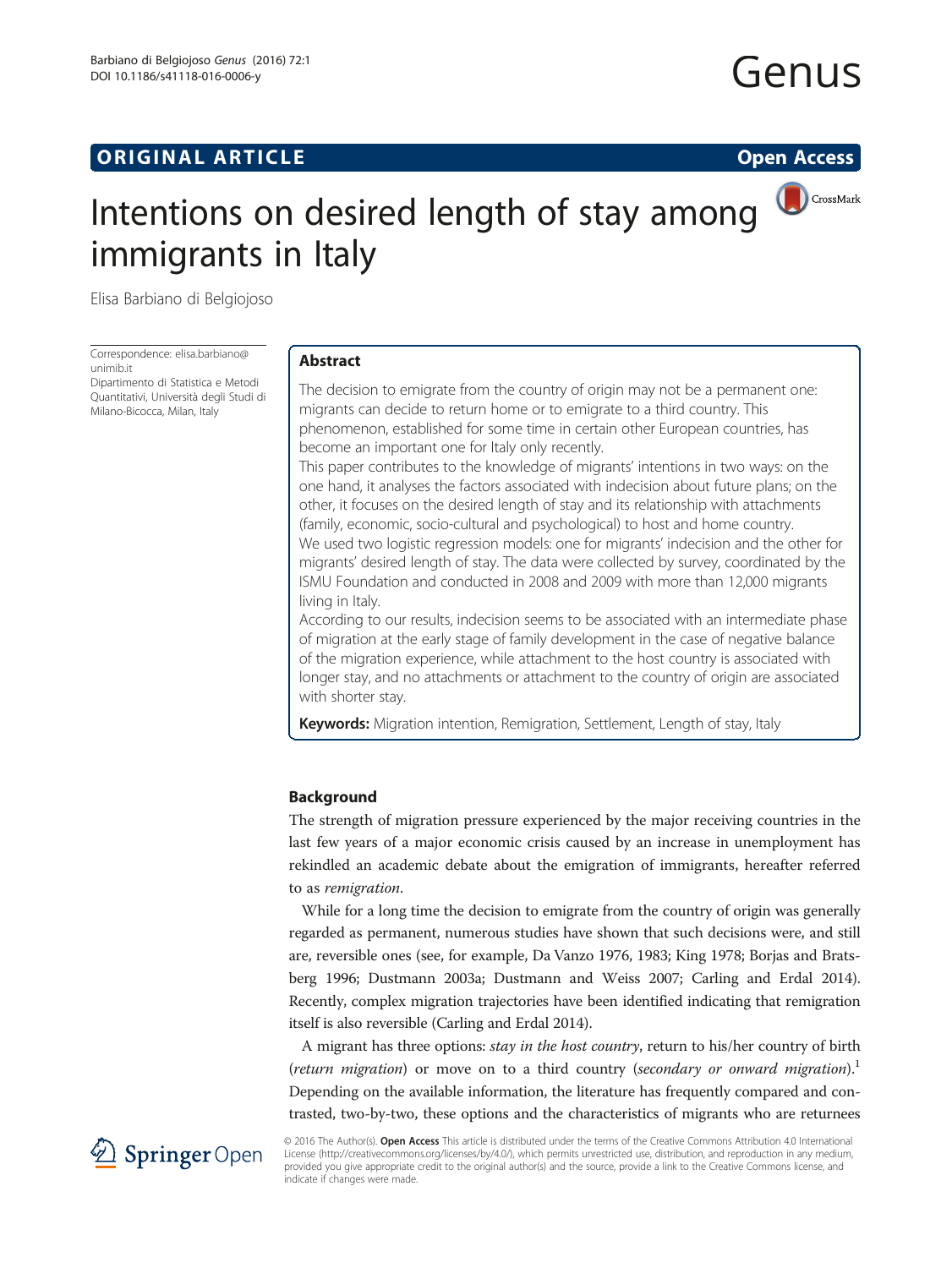or stayers (e.g. Constant and Massey [2002;](#page-19-0) Jensen and Pedersen [2007;](#page-20-0) Borodak and Tichit [2013;](#page-19-0) de Vroome and van Tubergen [2014\)](#page-19-0) and returnees or onward migrants (da Vanzo [1976, 1983;](#page-19-0) Newbold and Bell [2001](#page-20-0); Nekby [2006\)](#page-20-0). Less frequently, a comparison of the three options was made (e.g. Schroll [2009;](#page-20-0) Barbiano di Belgiojoso and Ortensi [2013](#page-19-0)).

Moreover, the two possible options of remigration were differently debated: while the literature has deeply analysed characteristics of return migration and returnees (see for example Cassarino [2004](#page-19-0) or de Haas and Fokkema [2011](#page-19-0) for a literature review), onward migration has been less studied (see, for example, Da Vanzo [1976](#page-19-0), [1983;](#page-19-0) Nekby [2006](#page-20-0); Toma and Castagnone [2015\)](#page-21-0). In both cases, the immigrant leaves the host country, but the determinants of the migrant's decision are generally different, as are his/ her plans for the future and his/her behaviour in the host country such as efforts to integrate, make plans for family futures, etc. (Da Vanzo [1976](#page-19-0), [1983](#page-19-0) and reference therein; Newbold and Bell [2001;](#page-20-0) Nekby [2006;](#page-20-0) OECD [2008;](#page-20-0) Barbiano di Belgiojoso and Ortensi [2013](#page-19-0); Carling and Pettersen [2014](#page-19-0)). Despite this, few quantitative studies were able to distinguish these two types of remigrations (Nekby [2006;](#page-20-0) Schroll [2009](#page-20-0); Toma and Castagnone [2015](#page-21-0)).

For those migrants who do not intend to settle or do not settle in the host country, another analysed issue is the length of stay and its determinants (Dustmann [2001;](#page-19-0) Constant and Massey [2003;](#page-19-0) Carrión-Flores [2006](#page-19-0); Mara and Landesmann [2013\)](#page-20-0).

Thus, there are two different levels of analysis: (1) to consider the actually realised behaviour and the length of stay, an approach less frequently applied due to the data required (e.g. Da Vanzo [1983;](#page-19-0) Borjas and Bratsberg [1996](#page-19-0); Reagan and Olsen [2000;](#page-20-0) Dustmann [2003a;](#page-19-0) Nekby [2006;](#page-20-0) Jensen and Pedersen [2007;](#page-20-0) Toma and Castagnone [2015](#page-21-0)), or (2) to consider migration intentions and eventually the desired length of stay, the approach more frequently used (e.g. Waldorf [1995](#page-21-0); Ahlburg and Brown [1998;](#page-18-0) Coniglio et al. [2009](#page-19-0); Zaiceva and Zimmermann [2008](#page-21-0) and references therein; de Haas and Fokkema [2011;](#page-19-0) Anniste and Tammaru [2014](#page-18-0); de Vroome and van Tubergen [2014;](#page-19-0) Carling and Pettersen [2014;](#page-19-0) Carling and Erdal [2014](#page-19-0)) despite the widespread scepticism.<sup>2</sup> Only in a few cases has there been the opportunity to analyse the relationship between intentions and actual behaviour (Dustmann [2003a;](#page-19-0) Van Baalen and Müller [2008](#page-21-0); Diehl and Liebau [2015\)](#page-19-0).

Migration became an issue for Italy more recently than for most other countries, but after two decades of rising numbers of migrants, Italy is one of the main receiving countries (Strozza [2010\)](#page-20-0) with 5 million of resident foreigners at the beginning of 2015. However, according to the available data, the percentage of migrants intending to leave Italy has considerably increased (Terzera [2015\)](#page-20-0) indicating a change both in migration flows and in the importance for Italy of the role of remigration (Blangiardo [2012\)](#page-19-0).

With the exception of the studies by Coniglio et al. [\(2009](#page-19-0)), Barbiano di Belgiojoso and Ortensi ([2013\)](#page-19-0) and Ortensi and Barbiano di Belgiojoso [\(2015\)](#page-20-0), to the best of our knowledge, little research has been recently conducted specifically on the migrants' intentions in Italy, due to the lack of data<sup>3</sup> on this phenomenon which is relatively new for Italy.

This paper contributes to the knowledge of migrants' intentions in two ways: on the one hand, it analyses the factors associated with indecision about future plans; on the other, it focuses on the desired length of stay and its relationship with attachments to host and home country.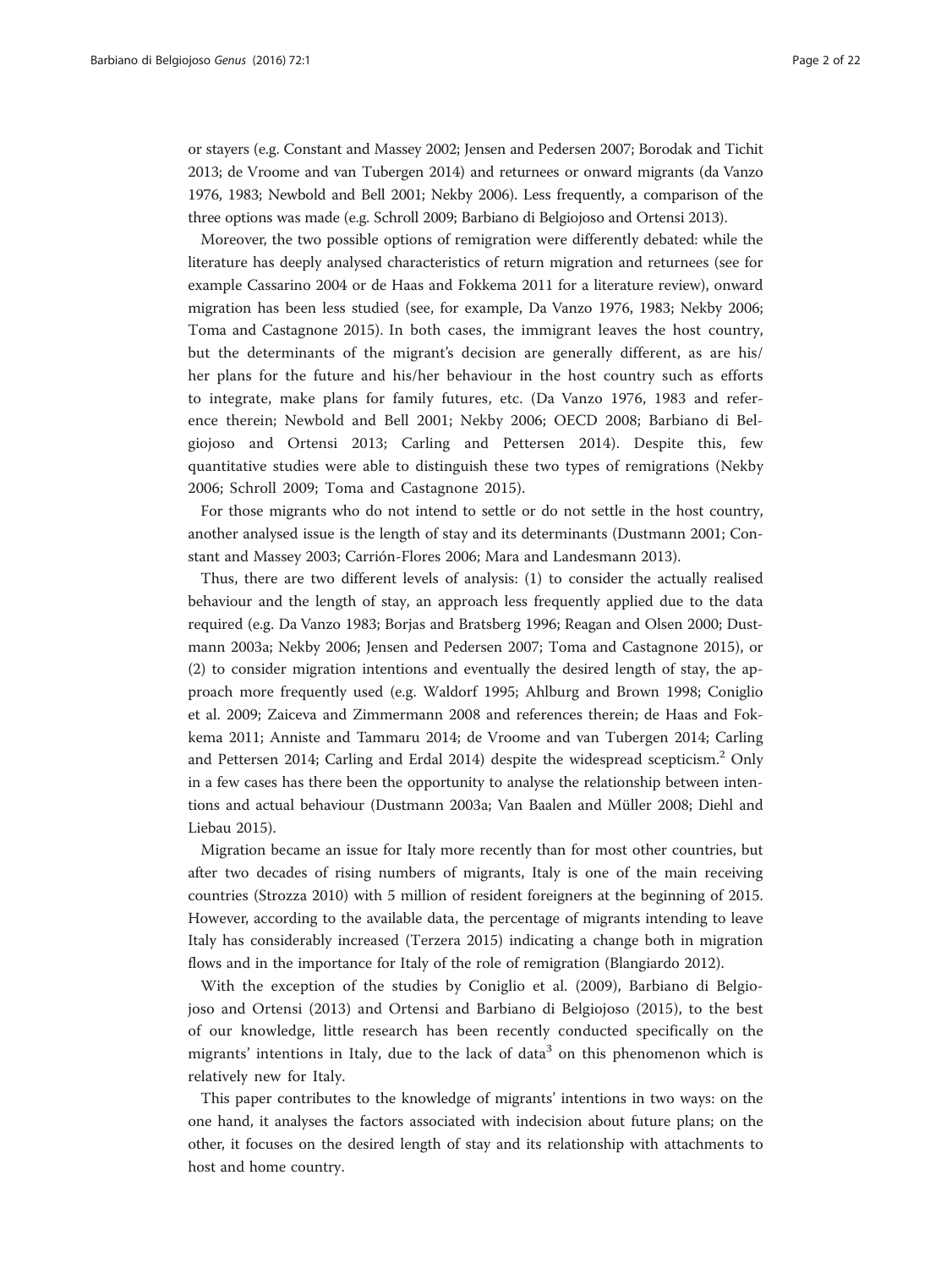The study analyses future intentions of migrants coming from the high emigration countries who were living in Italy in 2008–2009.

The remainder of the paper is structured as follows. The 'What may influence migrants' intentions and behaviour? The literature review' section presents a review of the international literature on migrants' intentions and behaviour, and the '[Research hy](#page-6-0)[potheses](#page-6-0)' section outlines the research hypotheses. Then, after a description and a discussion of the data and methods in the '[Data, measurement and methods](#page-7-0)' section, the '[Results](#page-11-0)' section outlines and discusses the empirical results. The '[Conclusions](#page-17-0)' section concludes.

## What may influence migrants' intentions and behaviour? The literature review

There is still no consensus on the determinants of migrants' intentions and predictors of migrants' behaviour. The existence of multiple paths of migrations, multiple destinations and origins leads to the lack of consensus on the determinants or predictors of the migration or remigration intention. Frequently, studies reach opposite conclusions, especially with regard to the economic dimension (Constant and Massey [2002](#page-19-0); de Haas and Fokkema [2011](#page-19-0)), to the integration process (de Haas and Fokkema [2011;](#page-19-0) Anniste and Tammaru [2014\)](#page-18-0) and to transnationalism practices (Carling and Pettersen [2014](#page-19-0)). Bearing this in mind, we have tried to summarise the main results from the literature, even if they sometimes contrast or overlap.

Usually the focus of the previous analyses has been remigrations and re-emigrants rather than settlement and stayers' characteristics. Therefore, in order to deduce factors associated with settlement and different lengths of stay, we first consider the reasons for remigrations and the characteristics of re-emigrants, both return and onward separately.

#### Return migration

Return migration has been deeply analysed especially as an alternative to permanent settlement, based on the returnees' typologies identified between the 1970s and 1980s (Cerase [1974;](#page-19-0) King [1978](#page-20-0); Gmelch [1980](#page-20-0) and references therein). Recently, return migration was considered also as an alternative compared to onward migration.

Frequently, the debate about return migration or return intention has been reduced to the mere consequence of the success or failure of the original migration project— both in terms of economics and integration—isolating the decision from the context and concentrating on the consequent selection effect produced by return migration. Are the 'best' or the 'worst' those who leave? Are they the 'most integrated' or the 'least integrated' (Constant and Massey [2002;](#page-19-0) Cassarino [2004;](#page-19-0) Rooth and Saarela [2007](#page-20-0); Dell'Aringa and Pagani [2011](#page-19-0); de Haas and Fokkema [2011](#page-19-0); Carling and Pettersen [2014\)](#page-19-0)? Hence, for example, the neoclassical theory considers return as a failure of the migration plan or as a mistake in the initial migration decision aimed at settlement (Massey et al. [1993](#page-20-0); Constant and Massey [2002](#page-19-0)). Hence, those who obtain a good job, higher income and higher integration (the 'best') remain, while those who do not succeed (the 'worst') leave (see, for example, Jensen and Pedersen [2007\)](#page-20-0). Conversely, according to the New Economics of Labour Migration (NELM) approach, return migration is a logical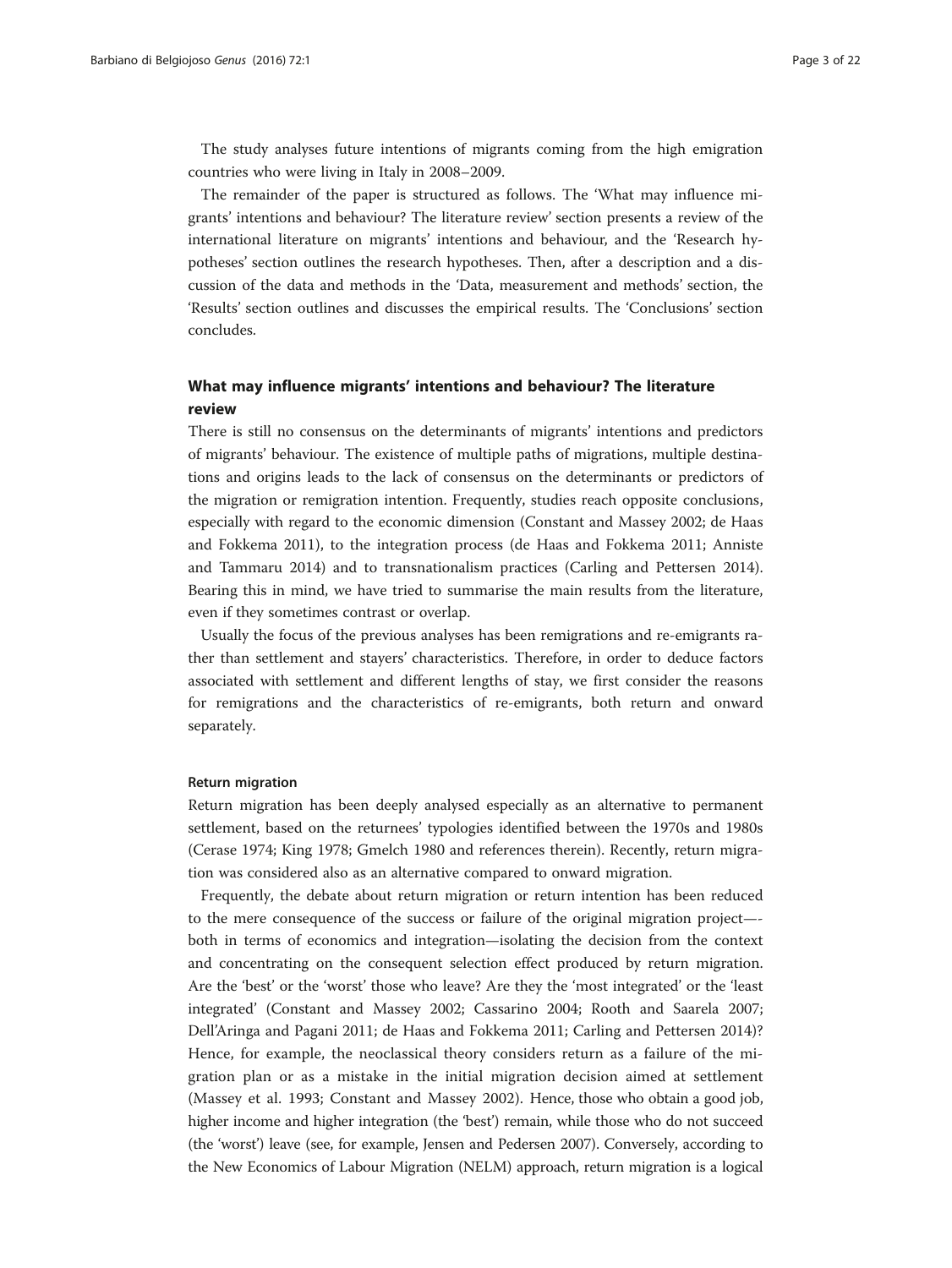outcome of the migration plan once migrants have fulfilled their goals and have accumulated enough financial and human capital to reinvest in the country of origin (Stark and Bloom [1985;](#page-20-0) Stark [1991](#page-20-0); Borjas and Bratsberg [1996;](#page-19-0) Taylor [1999\)](#page-20-0). Hence, the 'worst' are those who remain, being the ones who need more time to achieve their savings target, and the 'best' are those who leave the host country. As widely demonstrated, empirical evidence supports both the approaches (Constant and Massey [2002;](#page-19-0) Dustmann and Weiss [2007;](#page-19-0) Jensen and Pedersen [2007;](#page-20-0) de Haas and Fokkema [2011;](#page-19-0) Dell'Aringa and Pagani [2011;](#page-19-0) Carling and Pettersen [2014](#page-19-0)).

The structural approach considers the context: migrants' decisions are driven by the comparison between the opportunities they anticipate having in their countries of origin and what they expect in the host country (Gmelch [1980;](#page-20-0) Black et al. [2004;](#page-19-0) Cassarino [2004](#page-19-0)). Therefore, the returnees are migrants who decide they have better opportunities (Black et al., [2004\)](#page-19-0) or location-specific preferences (e.g. Hill [1987\)](#page-20-0) in their country of origin.

Moreover, according to the transnationalism theory, return migration is part of a circular system and is prepared for by migrants through periodic visits to their country of origin and by remittances. These back-and-forth movements of migrants, made possible by the globalisation of communication technologies, maintain the links between origin and host countries and generate dual loyalties, identities and attachments (Portes et al. [1999](#page-20-0); Carling and Pettersen [2014](#page-19-0)). Hence, from this perspective, ties with the country of origin are no longer thought of as a barrier to the process of integration (Cela et al. [2013;](#page-19-0) Carling and Pettersen [2014](#page-19-0)). Consequently, the relationship between integration/attachment to the country of residence, transnational practices/attachment to the country of origin and return migration or migration intention is neither linear nor predictable (e.g. de Haas and Fokkema [2011;](#page-19-0) Carling and Pettersen [2014](#page-19-0)).

Finally, migrants' decisions or intentions are often correlated with family or other non-economic considerations since they cannot be interpreted simply as a direct response to changes in the opportunities offered by the labour market (Gmelch [1980](#page-20-0); King [2000;](#page-20-0) Nauck and Settle [2001](#page-20-0); Kofman [2004](#page-20-0); Kraler et al. [2011](#page-20-0); Evergeti and Ryan [2011](#page-20-0); Vlase [2013;](#page-21-0) Erdal and Ezzati [2014](#page-19-0)). In fact, 'the decision to migrate is thus typically not justified by the expected outcomes for the individual migrant alone, but by the outcomes for other family members as well' (Nauck and Settle [2001,](#page-20-0) p. 462). Moreover, the timings of migration or possible return are closely related to family life cycle, thus must be thought of as embedded in the life cycle of the family (Nauck and Settle [2001](#page-20-0); King [2002](#page-20-0); Dustmann [2003b](#page-19-0); King et al. [2004](#page-20-0); Erdal and Ezzati [2014](#page-19-0)). Hence, migrants who return home include those who want their children to grow up in the country of origin, who need to attend elderly parents at home (Gmelch [1980;](#page-20-0) Erdal and Ezzati [2014](#page-19-0)) and who want to retire in their country of origin (OECD [2008](#page-20-0); Erdal and Ezzati [2014](#page-19-0)) and to be buried in the country of origin (Mazzucato et al. [2006\)](#page-20-0).

#### Onward migration

As stated in the "[Background](#page-0-0)" section, onward migration within Europe has been less studied (Nekby [2006;](#page-20-0) Benton and Petrovic [2013](#page-19-0)), although it is an increasingly common mobility practice due to the reversibility of migration flows and to the economic crisis (Nekby [2006](#page-20-0); Takenaka [2007;](#page-20-0) Toma and Castagnone [2015\)](#page-21-0). The lack of studies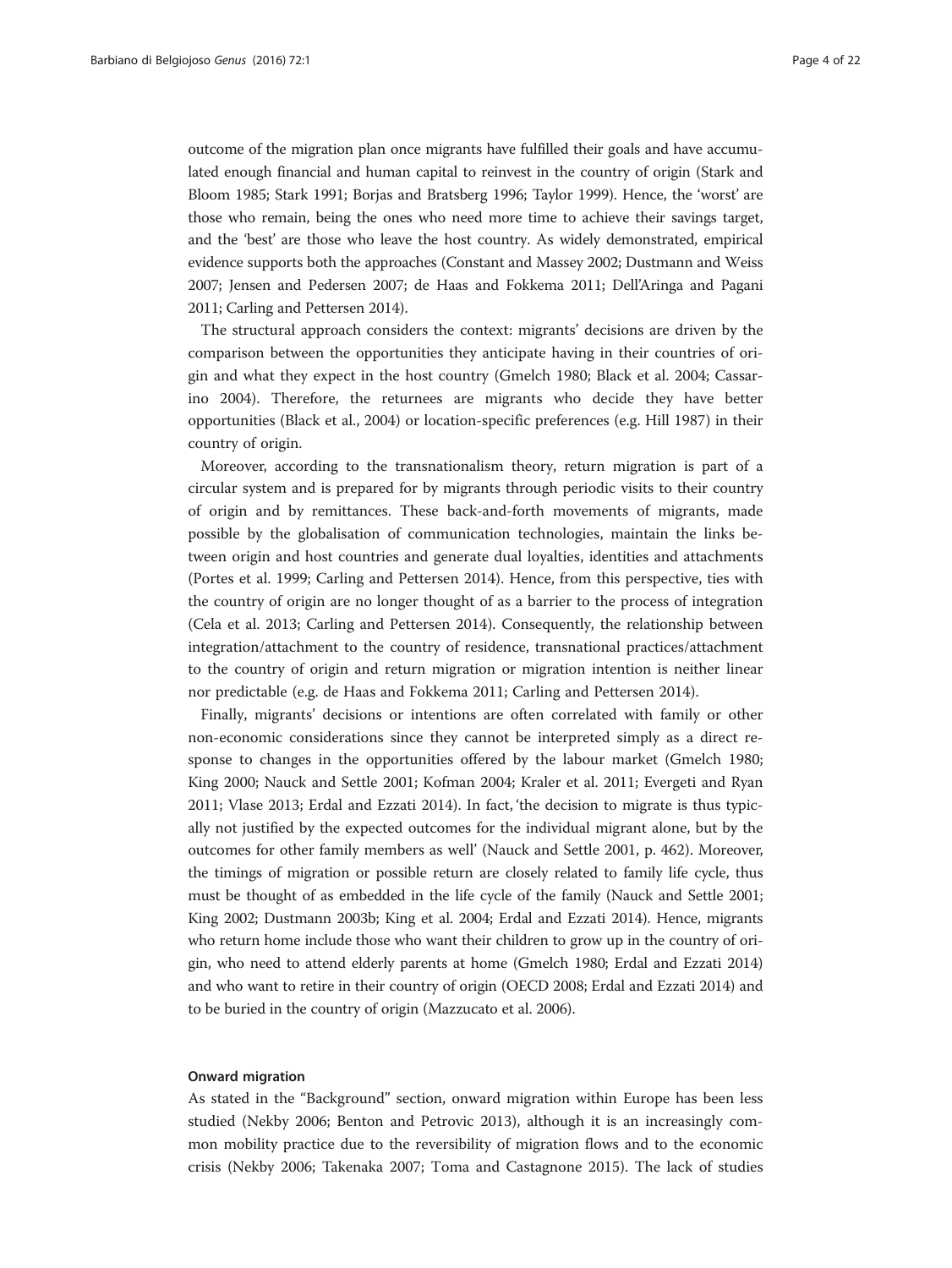could be partly ascribable to the lack of data recording the entire trajectory of migrants (Toma and Castagnone [2015\)](#page-21-0); moreover, the study of onward migration changes the dichotomy 'home' and 'host' (Jefrey and Murison [2011\)](#page-20-0) when introducing movements towards several destinations.

Scholars have conceptualised onward migrations in different ways (Toma and Castagnone [2015](#page-21-0)). One group of scholars (Takenaka [2007;](#page-20-0) Paul [2011](#page-20-0)) has adopted the concept of 'stepwise migration' grounded on the idea that migrants plan in advance to make several steps before attaining their final destination; stepwise migration may be essential in order to accumulate the capital needed to attain their destination or to bypass certain legal barriers to entry in favour of entry where there are lower controls; later, they will move to their real destination. A second group of scholars (e.g. Da Vanzo [1983;](#page-19-0) Newbold and Bell [2001](#page-20-0); Schapendonk [2012](#page-20-0); Kelly [2013;](#page-20-0) Toma and Castagnone [2015](#page-21-0)) has adopted the concept of 'continuing mobility' to indicate that migrants do not have a preferred destination or do not plan in advance a second migration, but emigrate a second time (or intend to emigrate again) due to a continued revaluation of the opportunities elsewhere; they look for social mobility, legal integration, career advancement and 'better life' through a trial-and-error mechanism or according to the knowledge acquired during the migration experience.

What drives onward mobility? And who are onward migrants? Although motivation for onward migration can overlap, based on typologies proposed by Ahrens et al. ([2014](#page-18-0)), we can classify onward migrants into four categories. First, migrants emigrate for career reasons, looking either for a job (lost sometimes due to the economic crisis) or better labour opportunities as they cannot find jobs commensurate to their skills or potential for upward mobility (Da Vanzo [1983](#page-19-0); Hou and Beaujot [1994](#page-20-0); Newbold and Bell [2001](#page-20-0); Nekby [2006;](#page-20-0) Schroll [2009](#page-20-0); Paul [2011;](#page-20-0) Barbiano di Belgiojoso and Ortensi [2013](#page-19-0); Ahrens et al. [2014](#page-18-0); Erdal and Ezzati [2014;](#page-19-0) Toma and Castagnone [2015](#page-21-0)) with a consequent positive or negative selection based on education and income. Second, migrants move to a third country for family reasons, looking for better life conditions for their children especially for study and professional opportunities (Castagnone [2011](#page-19-0); Ahrens et al. [2014;](#page-18-0) Erdal and Ezzati [2014\)](#page-19-0). Third, migrants move to a third country, dissatisfied with the changing integration policies in the current host country and looking for better integration opportunities in the third country (Ahrens et al. [2014;](#page-18-0) Haandrikman and Hassanen [2014\)](#page-20-0). And finally, migrants emigrate to a third country to follow their personal and other networks: for example, migrants reallocate within Europe to be closer to family and friends in another European country (Schroll [2009](#page-20-0); Schapendonk [2012;](#page-20-0) Ahrens et al. [2014](#page-18-0); Erdal and Ezzati [2014;](#page-19-0) Toma and Castagnone [2015](#page-21-0)).

### Deciding to stay

A further decision option for migrants is to decide to stay. The decision or intention to stay seems to be more likely when the attachments to the host country (Reagan and Olsen [2000](#page-20-0); Constant and Massey [2002](#page-19-0); Waldinger [2008\)](#page-21-0), also defined as 'location-specific capital' (Da Vanzo [1983](#page-19-0)), prevail over and beyond their home country attachments (e.g. Da Vanzo [1983](#page-19-0); Erdal and Ezzati [2014](#page-19-0); de Vroome and van Tubergen [2014](#page-19-0); Anniste and Tammaru [2014](#page-18-0)). Hence, the more location-specific capital a migrant has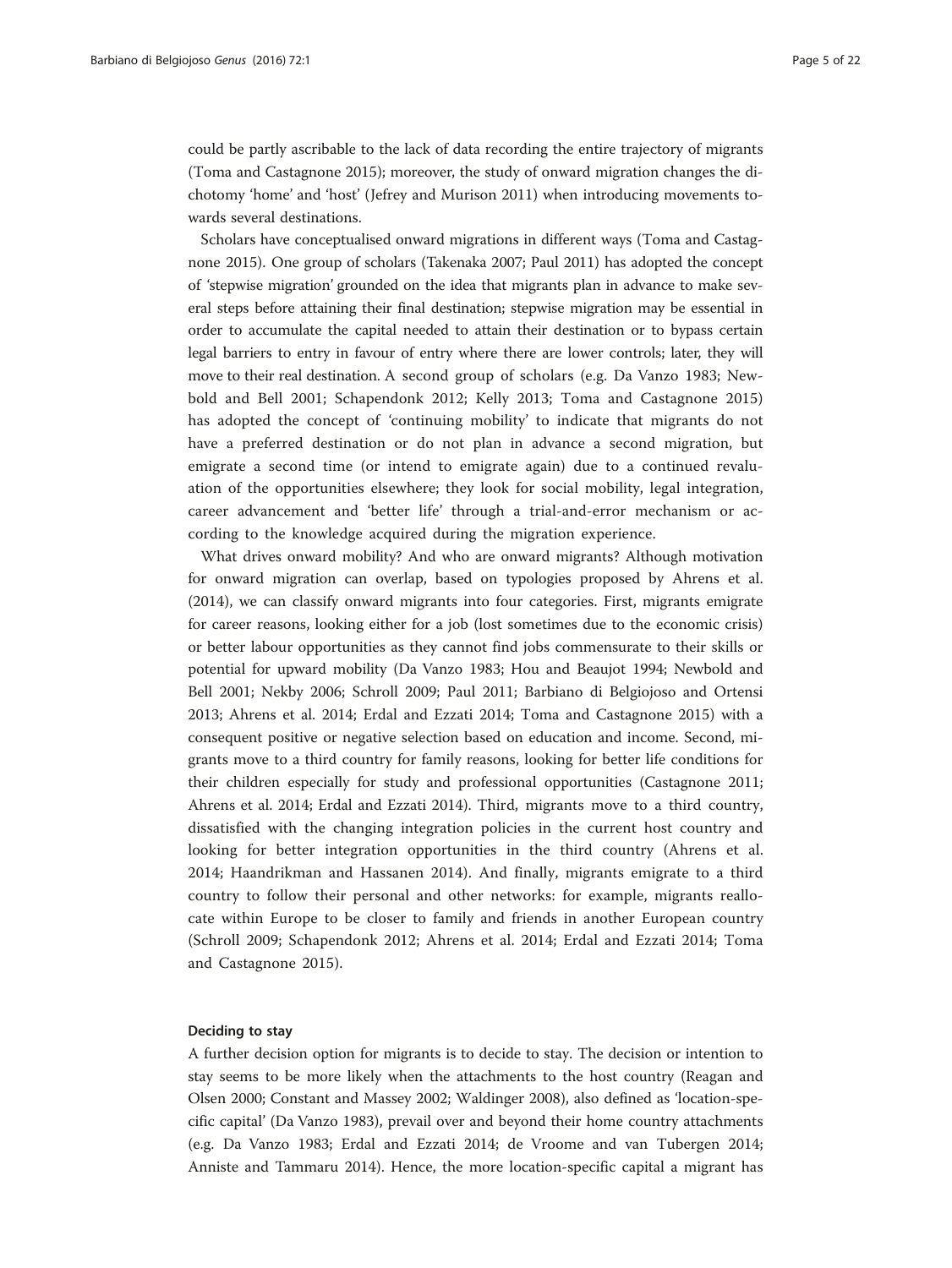in the host country, the more likely he or she will stay (Da Vanzo [1983](#page-19-0); Hill [1987](#page-20-0); Erdal and Ezzati [2014\)](#page-19-0).

According to the literature, the attachments to the host country assume different forms: political (legal and residential status), economic (home ownership, professional stability), family (the presence of other family members in emigration in the host country), sociocultural (to have friendships with natives as well as emigrants and easier integration) and psychological (sense of belonging to the host country). Specifically, homeownership is commonly considered as strongly connected to the decision or intention to stay (Da Vanzo [1983](#page-19-0); Constant and Massey [2002, 2003](#page-19-0); Bastia [2011;](#page-19-0) Delpierre and Verheyden [2014\)](#page-19-0). Similarly, each form of savings in the host country is associated with permanent settlement or longer stay (Delpierre and Verheyden [2014\)](#page-19-0). Contacts with natives and agreement with cultural values in the host country both increase the settlement probability (de Vroome and van Tubergen [2014\)](#page-19-0) while family attachment (children and partner), integration, sense of belonging to the host country and legal status seem to have an ambiguous effect on the intention to stay (Constant and Massey [2002](#page-19-0); Schroll [2009;](#page-20-0) de Haas and Fokkema [2011](#page-19-0); Borodak and Tichit [2013](#page-19-0); Carling and Pettersen [2014;](#page-19-0) Erdal and Ezzati [2014\)](#page-19-0). Symmetrically, attachments to the country of origin that have been considered are family ties; nostalgia for the culture, the climate and the life style of the country of origin; and feeling of loyalty or allegiance to the home society and remittances (e.g. Gmelch [1980;](#page-20-0) Hill [1987](#page-20-0); de Haas and Fokkema [2011](#page-19-0); Erdal and Ezzati [2014\)](#page-19-0).

However, it should be noticed that these attachments, especially the socio-cultural ones, are not a 'zero-sum game' (Carling and Pettersen [2014](#page-19-0)); therefore, a strong attachment to the country of origin does not prevent a strong attachment to the host country. The range of factors thus should be combined in order to capture their association to migrants' intentions. Indeed, migrants weakly integrated and strongly transnational have the lowest likelihood of settlement, strongly integrated and weakly transnational the highest, while the other categories show similar likelihood of settlement.

Finally, the decision and the intention to stay are strongly connected to the life cycle stage and are related to the number of persons depending on the migrant (number of family members), especially children (Nauck and Settle [2001;](#page-20-0) Dustmann [2003b](#page-19-0); Erdal and Ezzati [2014\)](#page-19-0).

#### Length of stay

In addition to the direction of the possible outmigration flow, another important dimension is the length of stay. According to Mara and Landesmann [\(2013\)](#page-20-0), little is known about the expected length of stay in the host country. Frequently, only migrants' plans or behaviours are analysed without focusing specifically on the length of stay (desired or actual).

However, some results emerge from the literature: the length of stay is generally considered positively related to, first, the costs—monetary and non-monetary—of the migration (Hill [1987;](#page-20-0) Carrión-Flores [2006;](#page-19-0) Borodak and Tichit [2013\)](#page-19-0). A second aspect is the family context in the host country such as the presence of the family in emigration, homeownership and the educational stage of children (Steiner and Velling [1994](#page-20-0); Carrión-Flores [2006](#page-19-0); Mara and Landesmann [2013\)](#page-20-0). Third, must be considered the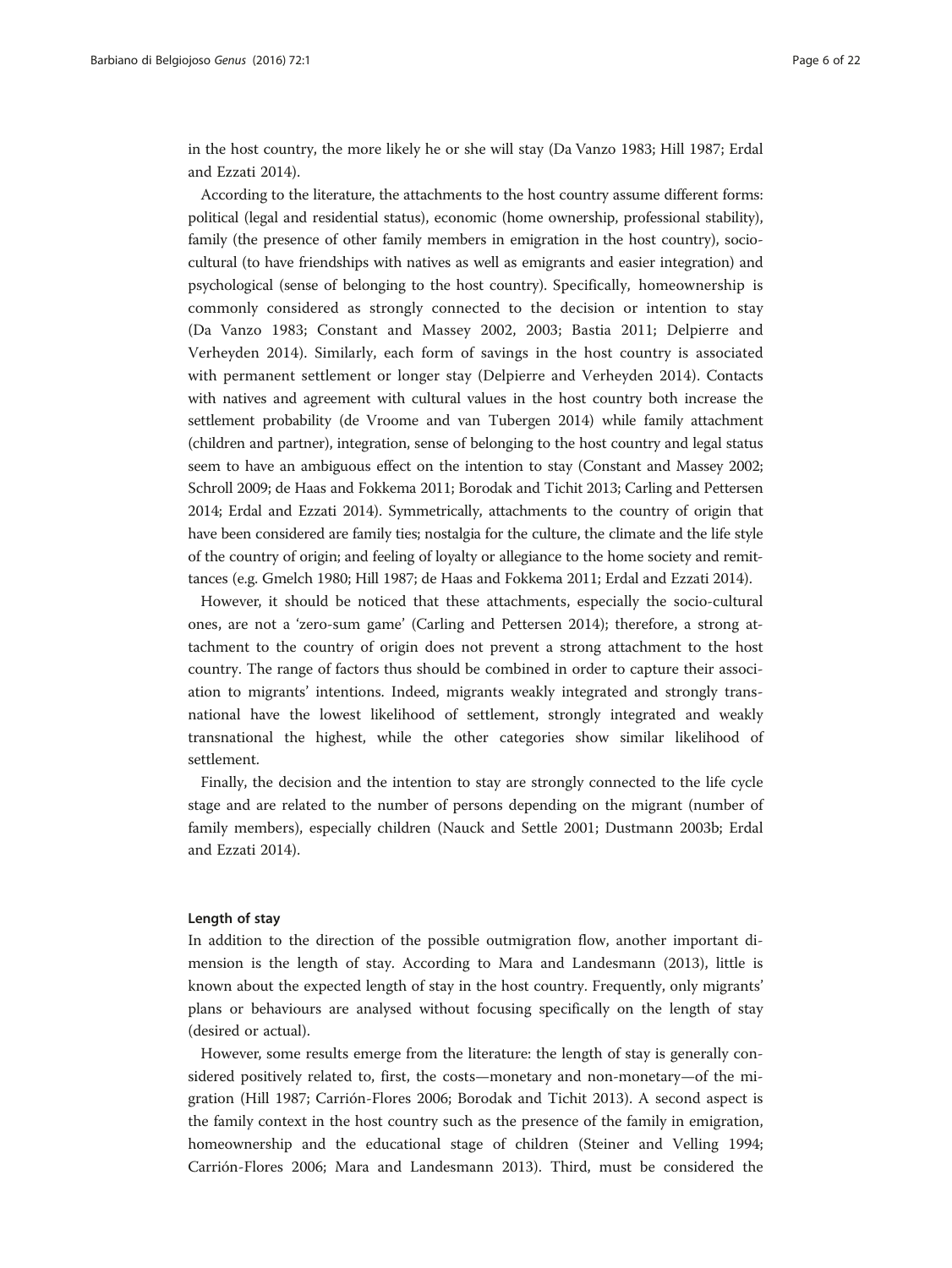<span id="page-6-0"></span>satisfaction with the job and the migration experience (Mara and Landesmann [2013](#page-20-0)). On the other side, length of stay is generally negatively related to family ties (Hill [1987](#page-20-0); Borodak and Tichit [2013\)](#page-19-0), an early stage of family formation (Carrión-Flores [2006](#page-19-0)), remittances (Dustmann and Mestres [2010;](#page-19-0) Mara and Landesmann [2013](#page-20-0)) and educational level of migrants—the more educated usually leave the host country before the less educated (Mara and Landesmann [2013](#page-20-0)).

Finally, contrasting results were found for the wage differential between sending and receiving regions (Dustmann [2003a](#page-19-0); Yang [2006](#page-21-0); Borodak and Tichit [2013\)](#page-19-0) and networks (Schroll [2009](#page-20-0); Mara and Landesmann [2013\)](#page-20-0). As stated above, empirical evidence supports contrasting results also for integration and labour market participation (Constant and Massey [2003;](#page-19-0) Jensen and Pedersen [2007;](#page-20-0) Constant and Zimmermann [2011](#page-19-0); de Haas and Fokkema [2011;](#page-19-0) Mara and Landesmann [2013](#page-20-0); Carling and Pettersen [2014\)](#page-19-0). More specifically, those who stay longer or intend to stay longer may be either those who have found a good job and have integrated in the host society or those who need more time to achieve their savings goals.

#### Research hypotheses

Considering the arguments presented in the previous section, we formulate our research hypotheses.

To the best of our knowledge, very few studies focused on indecision. Considering these previous results (de Haas and Fokkema [2011;](#page-19-0) Erdal and Ezzati [2014](#page-19-0)), we can postulate that, after the first settling-in period, migrants question their initial plan, evaluating their experience regarding economic, family and socio-cultural aspects. Indecision is higher in cases of economic difficulties, when migrants still have a transnational family or when they are not completely satisfied with their migration experience. While indecision is lower after a long time in emigration and once migrants have acquired more experience and information about the host country, they may still decide to leave the host country.

Hypothesis 1: Indecision is positively associated with an intermediate step of migration, economic difficulties, transnational family and dissatisfaction with the migration experience.

In accordance with previous results (Da Vanzo [1983](#page-19-0); Hill [1987;](#page-20-0) Erdal and Ezzati [2014](#page-19-0)), we assume that migrants' intentions are associated with the comparison of attachments in their different forms—economic, political, family, psychological and socio-cultural—to country of origin and host country. Thus, the stronger attachment a migrant has in the host country, the more likely he/she intends to stay for a longer time. Conversely, the stronger attachments a migrant has in the country of origin, the more likely he/she intends to stay for a shorter time. In particular, migrants will have a higher probability of settlement in the host country if they have begun the process of obtaining legal and residential status, or they have invested money in a home, or they have a predominant sense of belonging to the host country, or they speak more frequently the host country language and agree with the host country lifestyle. This leads to the following hypothesis: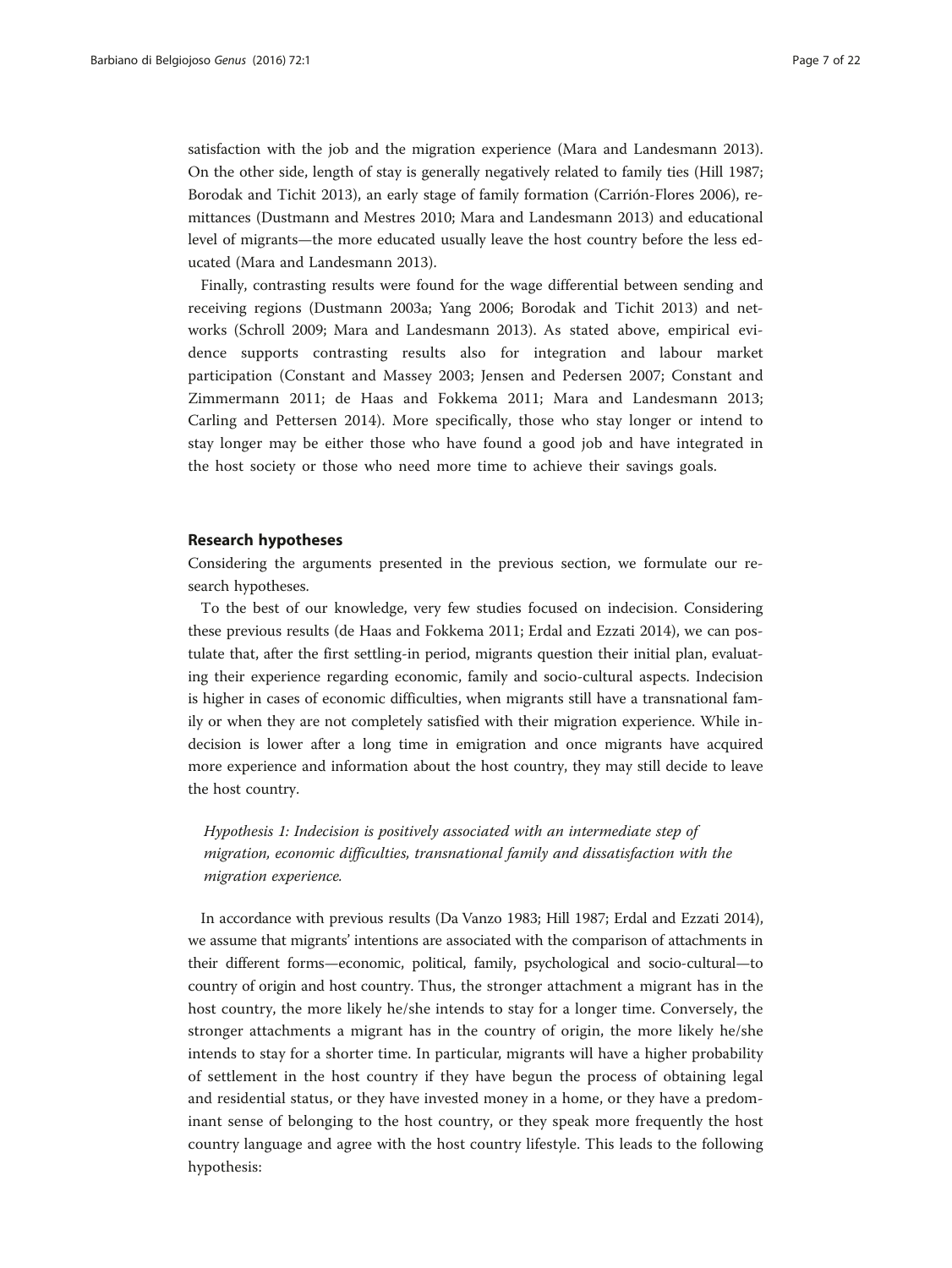<span id="page-7-0"></span>Hypothesis 2a: Migrants with strong attachments to Italy have a longer desired length of stay;

## Hypothesis 2b: Migrants with strong attachments to the country of origin have a shorter desired length of stay.

To be without family attachments gives migrants more flexibility in their project and has lower costs; to be without a reunited family also allows migrants to easily reverse their decision (Dustmann [2003b;](#page-19-0) Erdal and Ezzati [2014\)](#page-19-0). Similarly, not to show 'firm' intention $4$  such as applying for residence or learning the host country language could be signals of remigration intention, thus of a short stay (Waldinger [2008](#page-21-0); Zaiceva and Zimmermann [2012\)](#page-21-0). Even the lack of psychological attachments to host and home country could be interpreted as a signal of intention to reverse a migration decision (Carling and Pettersen [2014](#page-19-0)), entailing a temporary migration. These considerations lead us to our third hypothesis:

## Hypothesis 3: Migrants with no attachments have a shorter desired length of stay in Italy.

Finally, the evaluation of migration experience matters. Thus, we hypothesise that expressing overall satisfaction for the context in emigration is positively associated with longer intention of stay, as stated by Mara and Landesmann [\(2013](#page-20-0)). Assuming that an aim of migration is to better economic conditions for the family across borders (host and origin country), we expected to have double association with migrants' intentions. On the one hand, economic difficulties could be a temporary condition attributable to an early stage of the migration or family reunion (Rimoldi and Barbiano di Belgiojoso [2014\)](#page-20-0) associated with settlement intention; on the other hand, these conditions may reflect a real difficulty of integration into the host country labour market and therefore could be associated with the intention to leave the host country in a short time (Constant and Massey [2002;](#page-19-0) Jensen and Pedersen [2007](#page-20-0); Venturini and Villosio [2008;](#page-21-0) Barbiano di Belgiojoso and Ortensi [2013](#page-19-0); Mara and Landesmann [2013](#page-20-0)).

Hypothesis 4: Subjective migration evaluation (feeling) affects positively the desired length of stay in Italy while economic evaluation has a double association with it.

#### Data, measurement and methods

The analysis in the present study is based on data collected by a survey coordinated by the ISMU Foundation and conducted in 2008 and 2009 with more than 12,000 migrants aged 18 years or over, living in Italy at the time of the interview, with or without a residence permit, and coming from high emigration countries (for further details see Cesareo and Blangiardo [2009](#page-19-0)).

The sampling method used in the selection process was the Centre Sampling Technique (Baio et al. [2011\)](#page-19-0), an approach used successfully in both Italian and European projects (e.g. Eurostat [2000](#page-19-0); Huddleston and Dag Tjaden [2012](#page-20-0)). Surveys based on Centre Sampling are specifically designed to collect information on a representative sample of migrants, both legal and illegal. The method is based on a two-stage design. In the first stage, in order to guarantee a nationally representative sample, the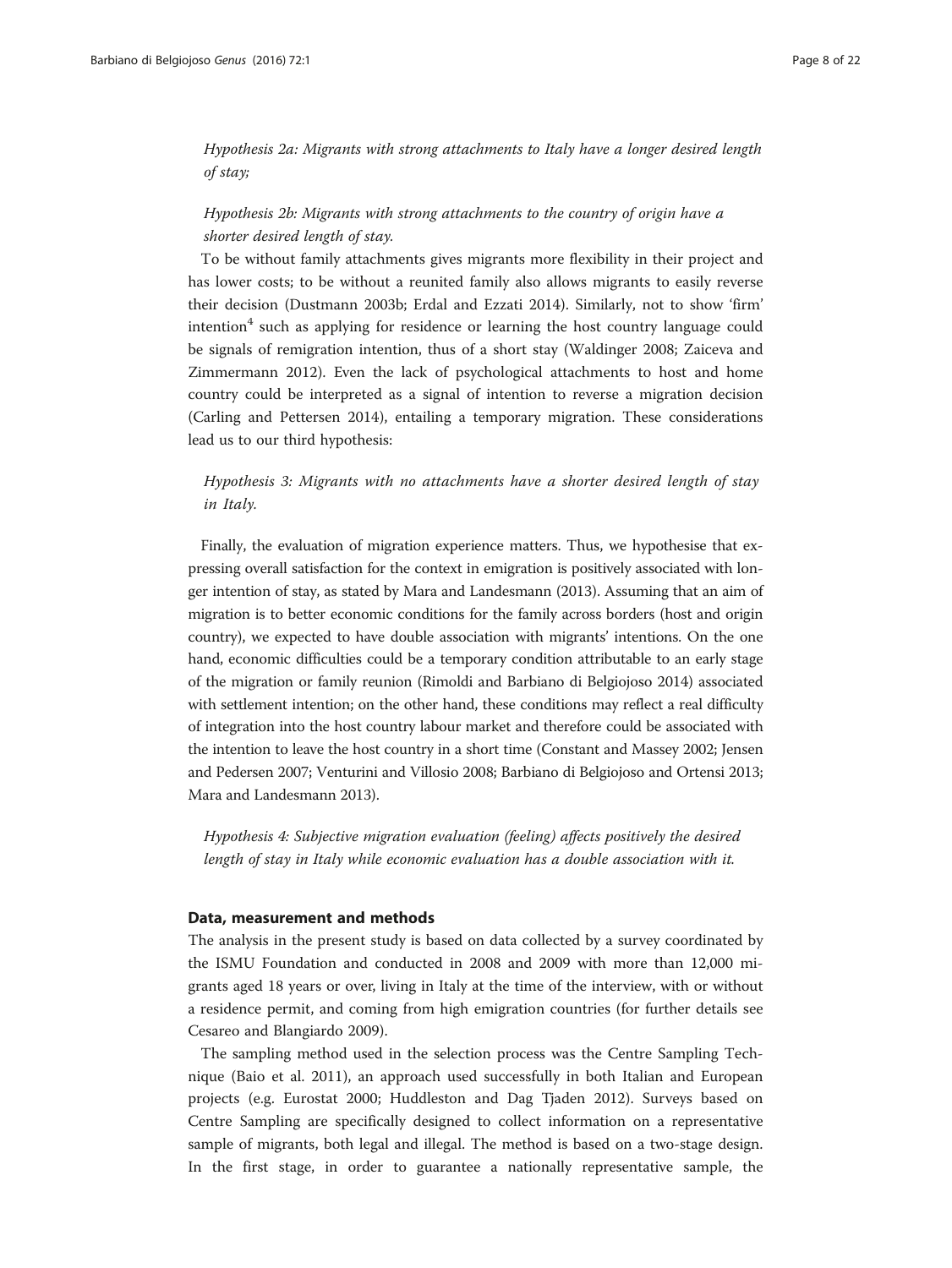interviews are allocated across Italian provinces and towns chosen by reference to their high incidence of migrants. In the second stage, a set of centres of aggregation—places where immigrants congregate such as phone centres, markets, places of worship and ethnic shops—is identified and in these places migrants are then randomly chosen for interview. In this survey, an appropriate procedure was introduced to avoid distortion due to the probability of a migrant being present in more than one centre. Interviews were performed face-to-face by interviewers with a foreign background, most of them cultural facilitators who had undergone specific training.

The survey, aimed at establishing the level of integration of the migrant population in Italy, collected data on the migration process (arrival time, intention of length of stay, etc.), household situation (living arrangements, presence of children, etc.) and the social and economic conditions of migrants.

We excluded from the analysis those migrants who were still in their original family (1509 cases) because their decision strongly depended on that of their parents.

These data about migrants' characteristics and degree of integration are new and very detailed and thus allow us to investigate new determinants of the migratory project, including decisions of illegal migrants for whom the data are generally scarce. However, the available dataset has some potential limitations for our study. Firstly, in this study, as in some previous studies (e.g. Coniglio et al., 2005; de Haas and Fokkema [2011\)](#page-19-0), migrant's intentions are revealed and not the actual behaviour. However, this could not be considered a limitation here, since, as pointed out by some scholars, intentions are necessary and are even an interesting point of analysis (Waldorf [1995](#page-21-0); King [2002](#page-20-0); Zaiceva and Zimmermann [2008](#page-21-0); Banfi and Boccagni [2011;](#page-19-0) de Haas and Fokkema [2011](#page-19-0); Carling and Pettersen [2014\)](#page-19-0). In fact, migration intentions are an appraisal of the migration plan, 'are significant in their own right: they represent summary attitudes to the migration experience' (Carling and Pettersen [2014](#page-19-0), p. 14), and reflect migrants' attitude to the whole migration experience affecting behaviour such as investment in relationships and skills (Waldorf [1995](#page-21-0); Carling and Pettersen [2014\)](#page-19-0) even if intentions could remain unfulfilled. Moreover, several studies have confirmed that behaviour depends on intentions that are functions of attitudes towards that behaviour (Zaiceva and Zimmermann [2008](#page-21-0) and reference therein) and that intentions are important for understanding migration decisions in the host country (Waldorf [1995\)](#page-21-0). As a consistency check of migrants' intentions, it would be advisable to consider the 'so-called "firm" migration intentions, actions such as learning a foreign language or applying for visas' (Zaiceva and Zimmermann [2012,](#page-21-0) p. 13). Hence, we introduced some of these firm migration intentions in the analysis.

Secondly, the available information is about migration intentions focusing on the desired length of stay in Italy through the question: 'How long do you think you'll stay in Italy?' with four possible answers: 'for ever', 'for a long period', 'for a short period' and 'I do not know'. This wording therefore does not permit us to distinguish between return and onward migrants, who, as briefly shown, have different reasons for the emigration. Hence, we focused on the settlement process by analysing the factors associated with different lengths of stay.

Third, due to the cross-sectional nature of the data, it is difficult to assess conclusions about the causality of the relationship between dependent and independent variables, thus we only considered the association between these, as done by previous studies (e.g. de Haas and Fokkema [2011;](#page-19-0) de Vroome and van Tubergen [2014](#page-19-0)).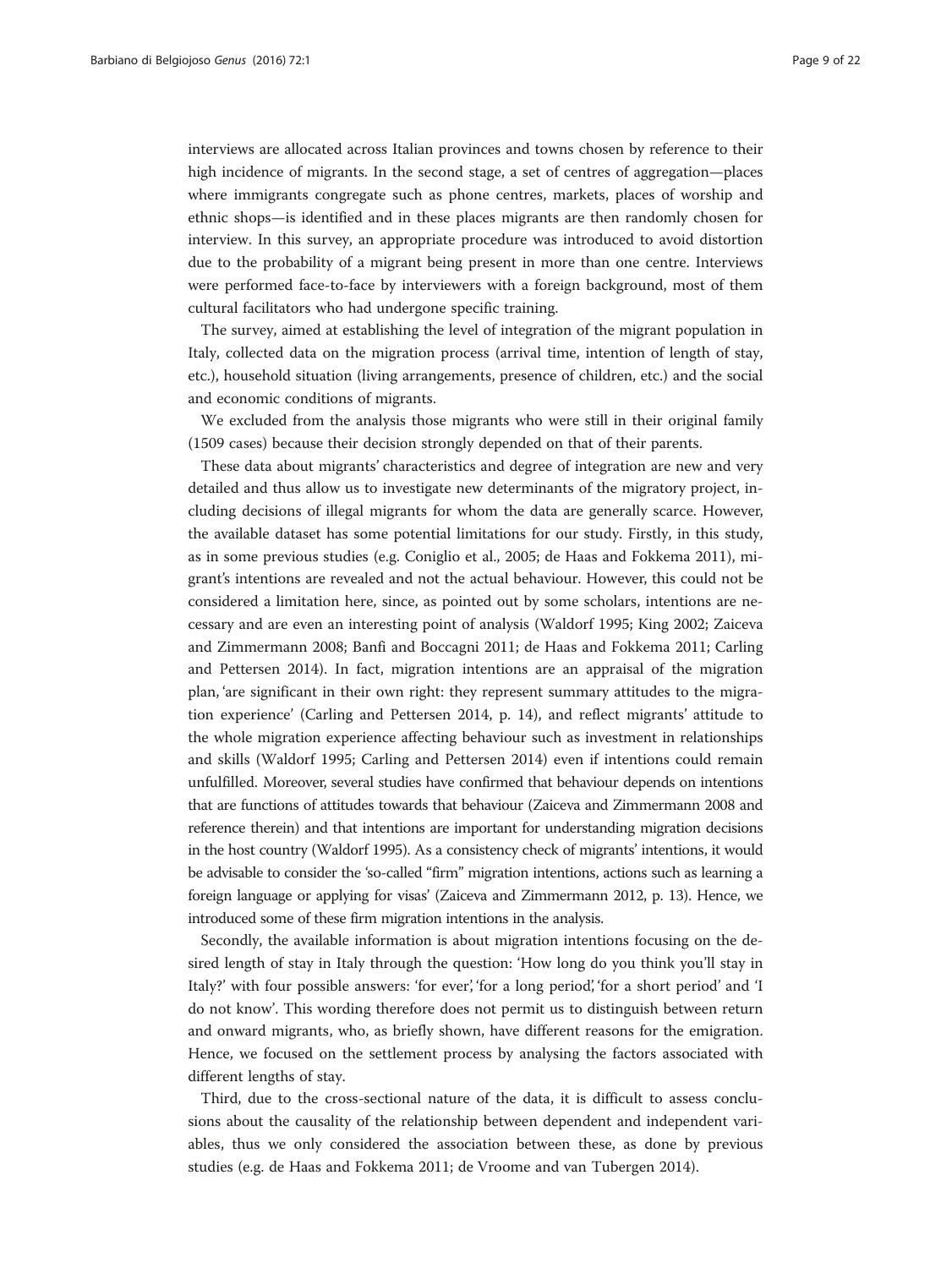#### Dependent variable

We performed two logistic regression models:

Model 1 (indecision model) compares migrants with a plan for their future with undecided migrants; hence, for the dependent variable, we considered the categories 'for ever', 'for a long period' and 'for a short period' as only one category 'having a plan' (coded 0, reference) compared with the 'I do not know' (coded 1). Model 2 (length of stay model), performed only among migrants with a future plan, compares migrants with different length of stay: 'for ever', 'for a long period'(reference)<sup>5</sup> and 'for a short period'.

These models were also performed separately for males and females. We have 8936 observations in the first model and 6494 in the second.

It should be noted that we considered two alternative procedures before deciding to implement two logistic regression models. More specifically, considering the nature of the variable desired length of stay, we firstly considered implementing an ordinal regression model. But we discarded this alternative since we found that the assumption of proportional odds was violated. Secondly, we tested a two-stage logistic regression model (TSLR) having at the first stage model 1 from which results were incorporated at the second stage into model 2 in order to take into account the possible selective effect of the undecided group. Implementing the TSLR model at the first stage, we obtained a value of the  $ROC = 0.7$  indicating an acceptable but not excellent discriminant ability of the model (Hosmer et al. [2013\)](#page-20-0); at the second stage, we found that the variable accounting for the indecision did not attain statistical significance; moreover, comparing the TSLR model with model 2, we found that the fit of the TSLR was not statistically better than the fit of model 2. Therefore, we decided to implement model 1 and model 2 separately.

#### Control and independent variables

As control variables, we used age (expressed in years), gender (female versus male), education (degree versus other), the number of years since migration and country of origin. For the latter, we created nine dummy variables for the main representative citizenships: Albanian, Romanian, Chinese, Filipino, Senegalese (reference), Ukrainian, Tunisian, Polish and Moroccan.

In order to test our research hypotheses, we considered the following independent variables. We identified migrants with attachment (or location-specific capital) by reference to different types of attachments to Italy and country of origin.

First, for family attachments, we created two variables expressing both the existence of some members and their position across borders: one for the partner and the other for the children. Therefore, we constructed a variable 'partner'<sup>6</sup> with three categories coded: 0 = 'have a partner in Italy' (reference, if migrant lives in Italy with the partner or the spouse),  $1 = \text{'not}$  have a partner' and  $2 = \text{'have}$  a partner abroad' (if migrant is married but non- cohabiting in Italy), and a variable 'children' with three categories coded:  $0 =$ 'have all children in Italy' (reference),  $1 =$ 'not have children' and  $2 =$ 'have at least one child abroad'.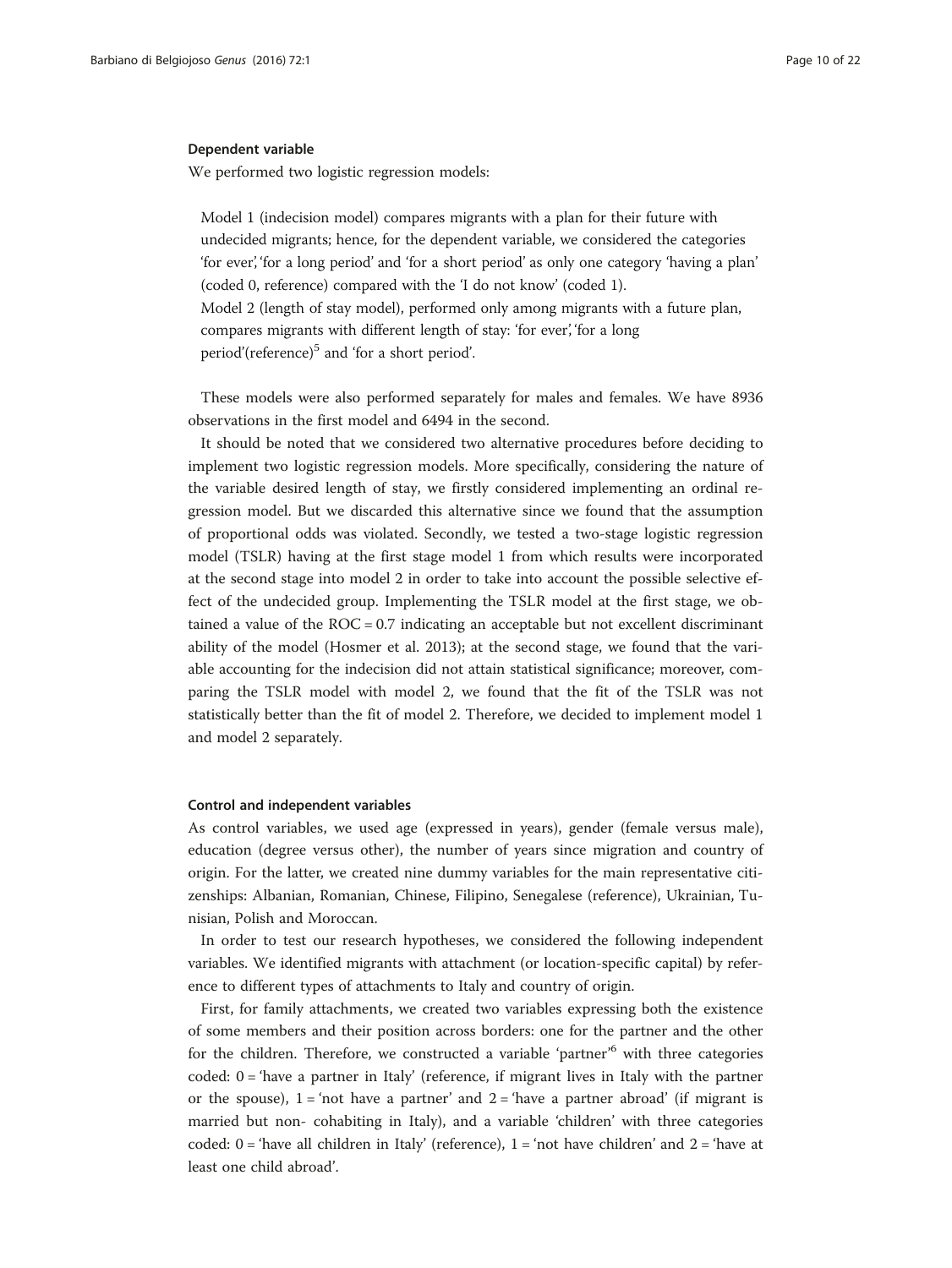Second, political attachments to Italy were measured by permission to stay status. We introduced a three-level categorical variable for permission to stay status: 1 = 'regu $lar<sup>7</sup>$  and resident' (reference); 2 = 'regular but not resident' and 3 = 'undocumented'.

Third, economic attachments to Italy were measured by homeownership, labour market participation and bank account, while the economic attachments to the country of origin were measured by the remittance. From the tenure variable, we constructed a dummy variable for homeownership with the reference category non-homeownership. We introduced an indicator for labour market participation coded  $0 = 'unstably, irregularly$ employed or unemployed' (reference),  $1 =$  'stably employed' and  $2 =$  'non-active'. The bank account variable is coded:  $1 = 'yes'$  if one of the family members has a bank account in Italy,  $0 = 'no'$  (reference). The remitting of money is measured by a three-level variable coded  $0 = 'never'$  (reference),  $1 = 'regularly'$  and  $2 = 'sometimes/$ in case of need'.

Fourth, socio-cultural attachments were measured by four variables: the citizenship composition of their social networks, high degree of approval for the Italian lifestyle, their use of the Italian language at home and good proficiency in Italian. The first variable has four categories:  $1 = \text{`only foreigners' (reference)}, 2 = \text{`more for-}$ eigners than Italians',  $3 =$ 'Italians and foreigners equally' and  $4 =$ 'more Italians than foreigners'. High degree of approval for the Italian lifestyle is a dummy variable, 1  $=$  'yes' and  $0 =$  'no' (reference), and refers to different dimensions: food, education, work, clothing, free time and family relationships. The median of the score of the six corresponding items on a Likert scale  $(0 = 'very low' up to 5 = 'very high' and$ assigning 0 to 'I do not know this aspect') was calculated, and if the median score was 4 or more, the migrant was considered to have a high degree of approval. We constructed a dummy variable measuring the frequency of use of Italian at home and with the family:  $1 =$  'high frequency' and  $0 =$  'other' (reference). Good proficiency in Italian was rated from the self-declared level of speaking, registered on scale (0 = 'very low' up to  $5 =$  'very high') coded  $1 =$  'yes' (if migrants declared 4 or 5) and  $0 = 'no'$  (reference).

Fifth, we introduced psychological attachment considering the 'double loyalties' issue, by constructing a synthetic indicator 'loyalties' moving from the two variables expressing respectively sense of belonging to Italy ('belong to Italy') and host country ('belong to home') on a Likert scale  $(0 = low up to 3 = high)$ . The variable has four categories: 0 = 'higher sense of belonging to the country of origin' (reference) if 'belong to Italy' equals 0 or 1, while 'belong to home' equals 2 or 3;  $1 = \text{'not be-}$ long' if both variables are lower than 2;  $2 =$  'higher sense of belonging to Italy' if 'sense of belonging to Italy' equals 2 or 3 while 'belong to home' equals 0 or 1 and 3 = 'high sense of belonging to both' if 'belong to Italy' and 'belong to home' both equal 2 or 3.

Finally, to test our fourth hypothesis, we considered two dimensions: the personal feelings about being in the host country (subjective dimension) and the family's ability to save $8$  (economic dimension). For the first variable, we created from the variable feeling in Italy, revealed on a Likert scale  $(1 = \text{very well to } 5 = \text{very badly})$ , a dummy variable  $1$  = 'feeling very well' versus  $0$  = 'other' (reference category). The second variable has three categories:  $1 = 'saving$  every month' (reference group),  $2 = 'spending$  all the income' and  $3 = '$ the income is not enough'.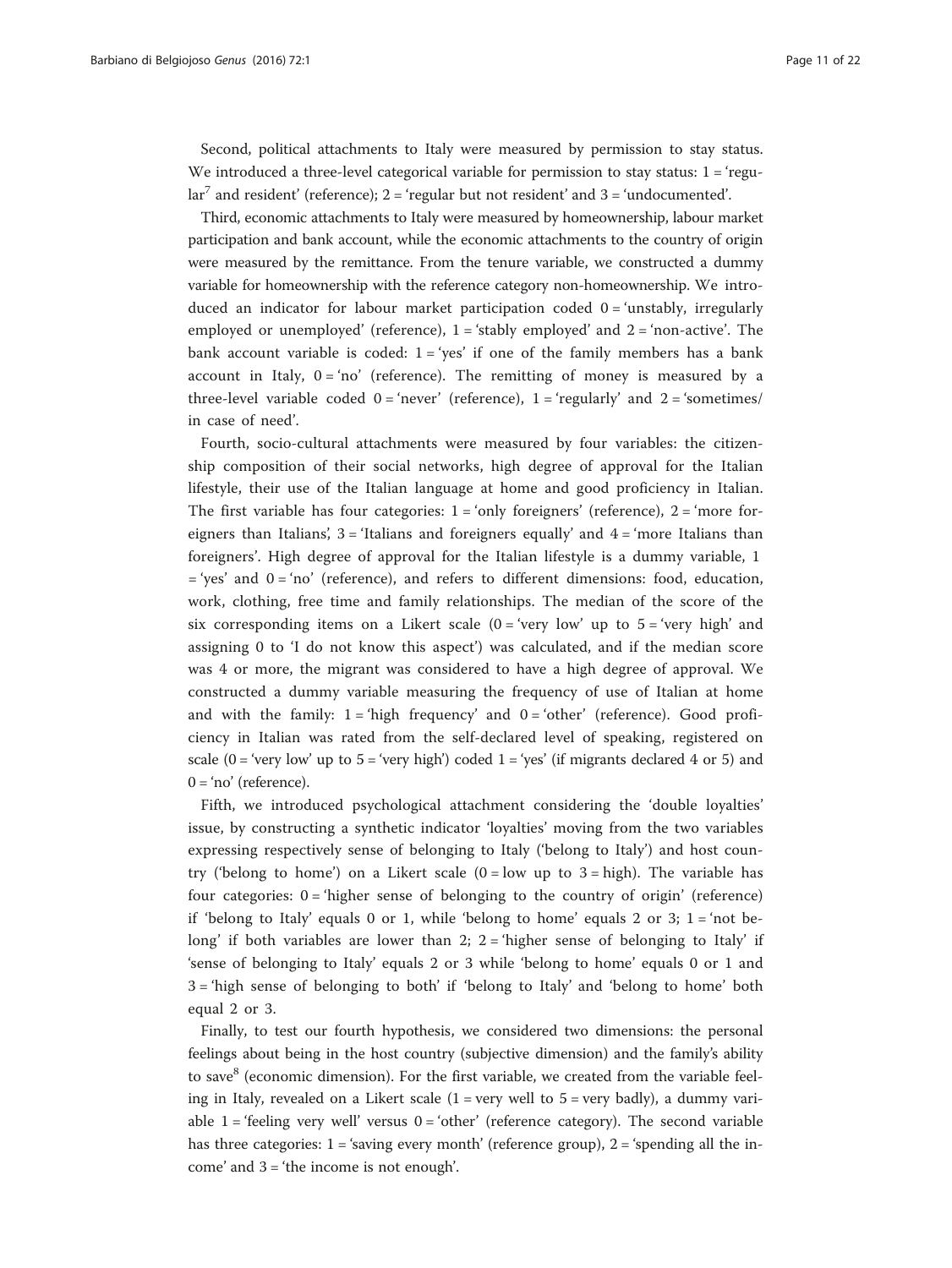#### <span id="page-11-0"></span>Results

#### A brief description of population and context

The first question for the data concerns intentions. While 48.5 % of all the migrants surveyed wished—sooner (12.5 %) or later (36 %)—to leave Italy, nearly 24 % thought they would settle in Italy permanently. However, a considerable proportion of migrants were undecided: one in three had not yet planned the length of their stay in Italy (similarly to de Haas and Fokkema [2011](#page-19-0) and de Vroome and van Tubergen [2014](#page-19-0)).

In order to give a complete picture of the migrant population living in Italy, let us consider its most important characteristics comparing migrants with and without future plans. Table [1](#page-12-0) provides descriptive statistics by percentage according to future plan for Italy in year 2008–2009.

As shown in Table [1](#page-12-0), there is a slight prevalence of males (51 %) and almost all the migrants were born abroad. Eastern Europeans are the most represented (38 %). As regards family situations, those with a partner more frequently live with him/her in Italy; however, there are many migrants without a partner (36.5 %). The majority of migrants do not have any children, one out of three lives in Italy with all the children, while nearly one out of four has at least one child abroad.

Looking at migrants' economic circumstances, we can see that the majority of migrants have a good job status with a regular job although a significant proportion are less fortunate: 28.4 % are irregularly employed or unemployed or casual workers. A total of 18.5 % have degrees.

The mean length of stay is 8.2 years, with only 6.8 % of migrants having arrived during the last 12 months (2007–2008); nearly 26 % had been living in Italy for more than 10 years. Regarding their residency status, it is noticeable that the majority had a regular permit and residence while 12 % did not have a regular permit.

However, Table [1](#page-12-0) also shows some differences between migrants with and without a plan. Migrants without a future plan are usually younger, more frequently male, without a family, more frequently undocumented and irregularly or unstably employed coming from Africa.

#### Indecision

Table [2](#page-13-0) presents odds ratios (ORs) and significance from the logistic regression models (baseline 'migrants with future plan'). According to our indecision model, females are more undecided about the future. Indecision is associated with both family location across border and existence of some family members. The lack of partner or children or the absence of children in emigration are positively associated with indecision even though differently for men and women: while women seem more inclined to indecision only in the case of no children, men only in the case of no partner. Moreover, the indecision is positively associated with negative balance of the migration experience indicated by the inability to save money and bad feeling in Italy, migrants question their plan in case of economic difficulties or in case of dissatisfaction with their experience, as highlighted by Zaiceva and Zimmermann [\(2012](#page-21-0)) adopting a 'wait and see' behaviour without a determined plan. The more educated are more likely to be determined about the future. There is an inverted U-shape relation between indecision and years since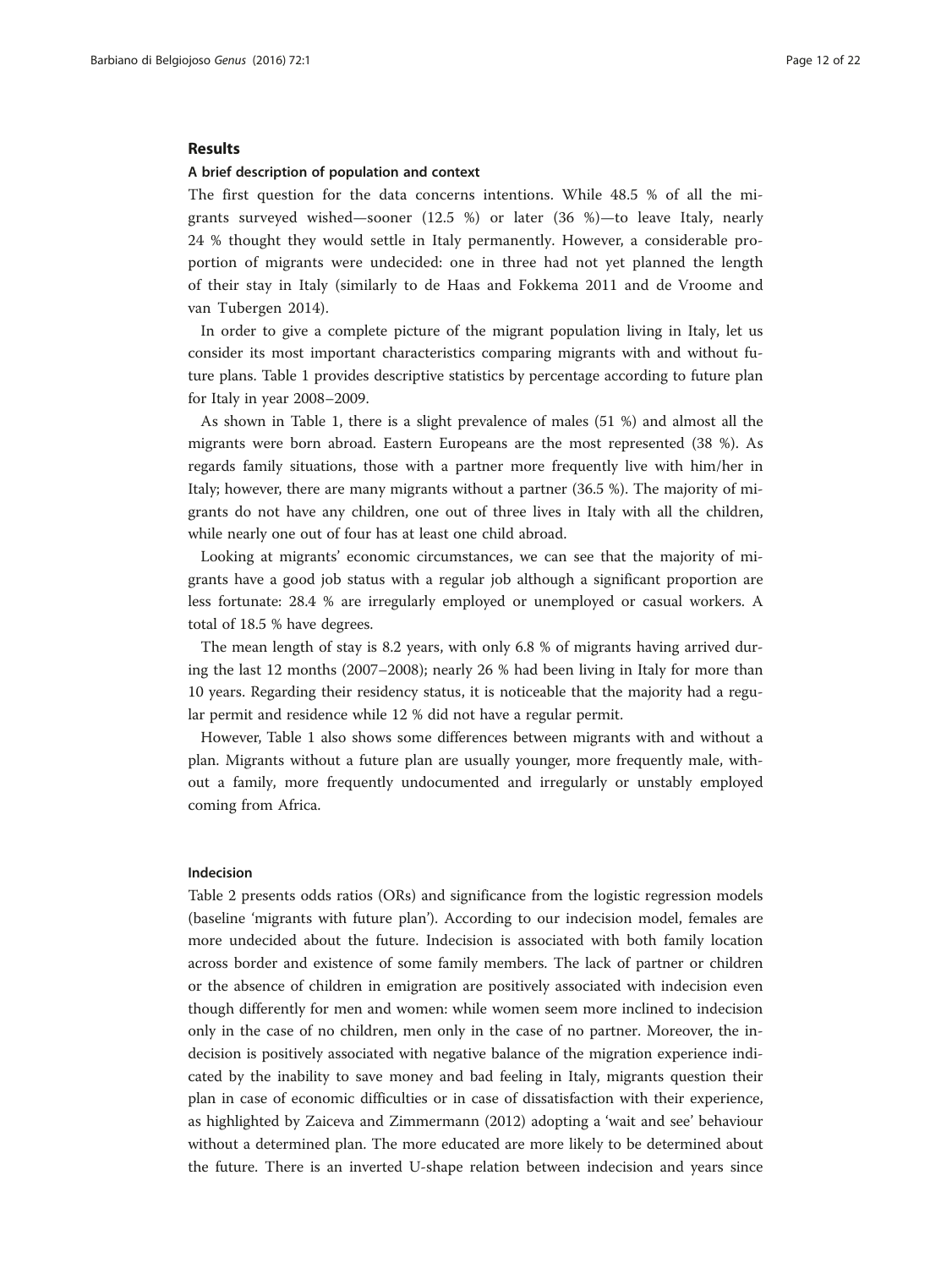|                                  | All  | Undecided migrants | Migrants with<br>future plan |
|----------------------------------|------|--------------------|------------------------------|
| Male                             | 51.0 | 52.1               | 50.5                         |
| Age                              |      |                    |                              |
| $18 - 24$                        | 7.8  | 8.5                | 7.5                          |
| $25 - 34$                        | 36.6 | 41.0               | 34.8                         |
| $35 - 44$                        | 31.9 | 30.0               | 32.7                         |
| $45+$                            | 23.7 | 20.5               | 25.1                         |
| Country of birth: abroad         | 99.7 | 99.7               | 99.6                         |
| Area of origin                   |      |                    |                              |
| Eastern Europe                   | 38.2 | 35.8               | 39.3                         |
| Asia                             | 17.9 | 17.7               | 18.0                         |
| North Africa                     | 17.4 | 19.4               | 16.6                         |
| Other African countries          | 17.6 | 19.2               | 17.0                         |
| Latin America                    | 8.8  | 8.0                | 9.1                          |
| Partner                          |      |                    |                              |
| Partner in Italy                 | 47.3 | 41.2               | 49.9                         |
| Partner abroad                   | 16.2 | 17.0               | 15.9                         |
| No partner                       | 36.5 | 41.8               | 34.3                         |
| Children                         |      |                    |                              |
| All children in Italy            | 33.5 | 28.5               | 35.6                         |
| At least one child abroad        | 24.8 | 25.1               | 24.7                         |
| No children                      | 41.7 | 46.4               | 39.7                         |
| Legal status                     |      |                    |                              |
| Regular and resident             | 80.0 | 76.7               | 81.4                         |
| Regular but not resident         | 8.0  | 8.6                | 7.8                          |
| Undocumented                     | 12.0 | 14.7               | 10.9                         |
| Length of stay (years)           |      |                    |                              |
| $0 - 1$                          | 6.8  | 7.1                | 6.8                          |
| $2 - 4$                          | 24.4 | 28.3               | 22.8                         |
| $5 - 10$                         | 42.3 | 42.0               | 42.5                         |
| $11+$                            | 26.4 | 22.6               | 28.0                         |
| Professional status              |      |                    |                              |
| Unstably or irregularly employed | 28.4 | 32.6               | 26.7                         |
| Stably employed                  | 61.2 | 57.0               | 62.9                         |
| Non-active                       | 10.5 | 10.4               | 10.5                         |
| Degree                           | 18.5 | 19.7               | 15.9                         |

<span id="page-12-0"></span>Table 1 Descriptive statistics of migrants living in Italy according to future plan (percent), 2008–2009

Source: elaboration on ISMU data

migration among men: the indecision is more likely in an intermediate phase of the migration. This is probably because at the beginning migrants have a clear plan (even if they change it later) while after they have been in emigration a longer number of years, they have better information on which to decide on a more precise plan.

Conversely, to have a plan for the future is positively associated with economic attachments to both country of origin (remitting every month) and the host country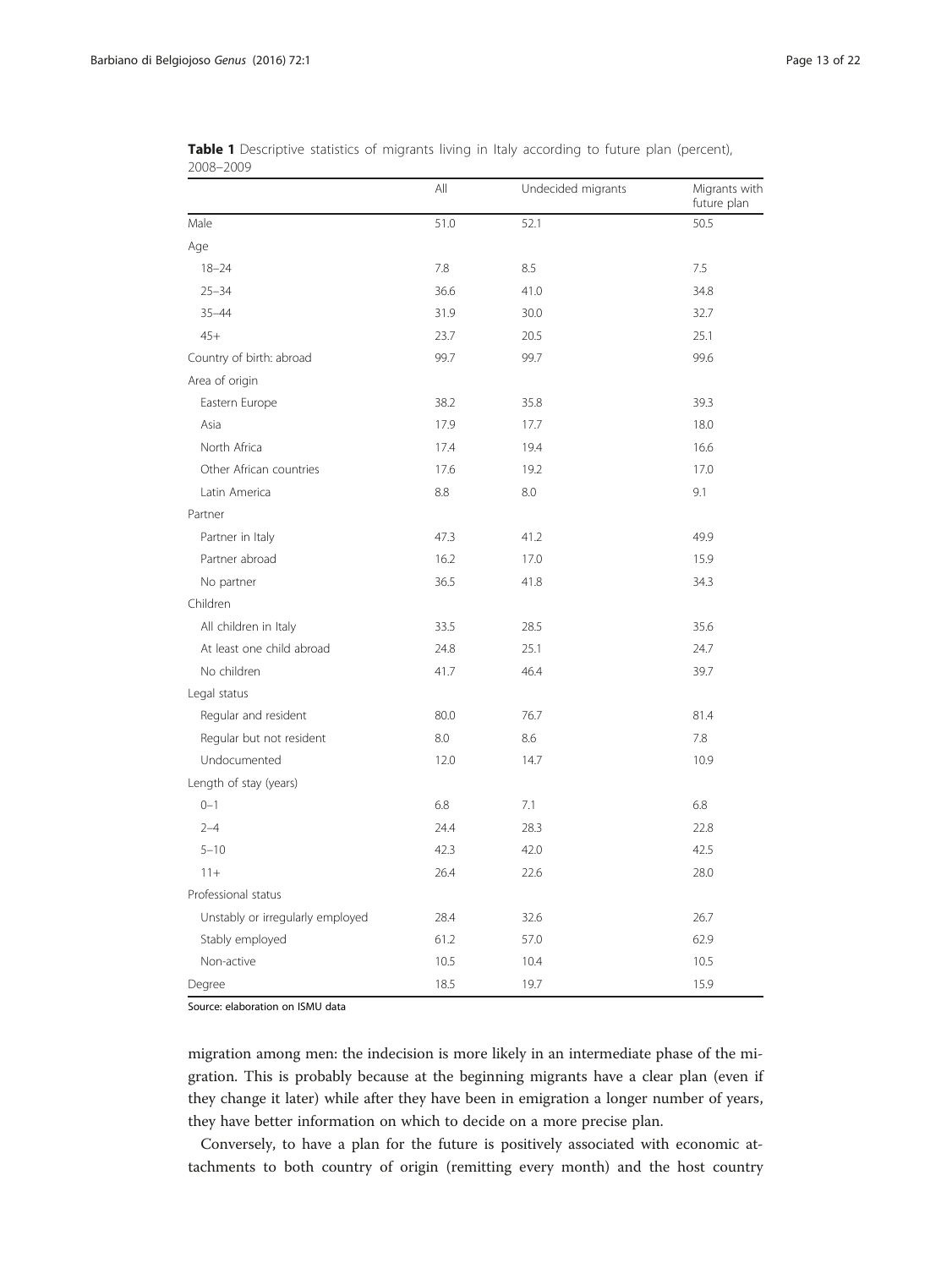<span id="page-13-0"></span>

| Table 2 Odds ratios and significance from the logistic regression models dependent variable plan |  |  |  |  |
|--------------------------------------------------------------------------------------------------|--|--|--|--|
| for the future (baseline 'migrants with future plan')                                            |  |  |  |  |

|                                                         | All        | Female     | Male       |
|---------------------------------------------------------|------------|------------|------------|
| Age                                                     | 0.999      | 0.975      | 1.033      |
| Age squared                                             | 0.999      | 1.000      | 0.999      |
| Years since migration                                   | $1.040**$  | 1.017      | $1.067**$  |
| Years since migration squared                           | $0.999*$   | 0.999      | $0.998*$   |
| Female (ref male)                                       | $1.175***$ |            |            |
| Citizenship (ref Senegalese)                            |            |            |            |
| Romanian                                                | 0.920      | 0.975      | 1.154      |
| Albanian                                                | 0.869      | 1.068      | 0.855      |
| Chinese                                                 | $0.638**$  | 0.945      | $0.487***$ |
| Filipino                                                | 1.070      | 1.357      | 1.025      |
| Moroccan                                                | 1.008      | 1.539      | 0.894      |
| Ukrainian                                               | 0.825      | 0.942      | 0.978      |
| Tunisian                                                | 0.797      | 1.291      | 0.733      |
| Polish                                                  | 0.725      | 0.747      | 1.098      |
| Other                                                   | 0.857      | 0.981      | 0.889      |
| Degree (ref other)                                      | $0.875*$   | 0.989      | 0.824      |
| Children (ref all children in Italy)                    |            |            |            |
| No children                                             | $1.159*$   | $1.240*$   | 1.042      |
| At least one child abroad                               | $1.178*$   | 1.154      | 1.240      |
| Partner (ref partner in Italy)                          |            |            |            |
| Partner abroad                                          | 1.144      | 1.244      | 1.089      |
| No partner                                              | $1.224***$ | 1.150      | $1.497***$ |
| Legal status (ref regular and resident)                 |            |            |            |
| Regular but not resident                                | 0.948      | 0.955      | 0.925      |
| Undocumented                                            | 1.128      | 1.161      | 1.132      |
| Friendship (ref all foreigners)                         |            |            |            |
| More foreigners than Italians                           | $0.839*$   | 0.914      | $0.789*$   |
| Italian and foreigners equally                          | $0.840*$   | 0.849      | 0.837      |
| More Italians than foreigners                           | $0.763**$  | 0.866      | $0.668**$  |
| Proficiency in Italian                                  | 1.015      | 1.012      | 1.037      |
| High degree of approval for the Italian lifestyle       | $0.780***$ | $0.838*$   | $0.722***$ |
| Frequent use of Italian at home (ref other)             | 0.888      | 0.903      | 0.923      |
| Professional status (ref stably employed)               |            |            |            |
| Unstably or irregularly employed                        | 0.974      | 0.969      | 0.999      |
| Non-active                                              | 0.985      | 0.965      | 0.850      |
| Homeownership (ref other)                               | 0.864      | $0.728**$  | 1.078      |
| Bank account owner                                      | 1.092      | 1.104      | 1.089      |
| Remitting (ref never)                                   |            |            |            |
| Every month                                             | $0.795***$ | $0.755*$   | 0.837      |
| Sometimes/in case of need                               | 0.970      | 0.989      | 0.944      |
| Loyalties (ref higher attachment to the origin country) |            |            |            |
| No attachment                                           | 0.985      | 0.884      | 1.072      |
| Higher attachment to Italy                              | $0.370***$ | $0.278***$ | $0.497***$ |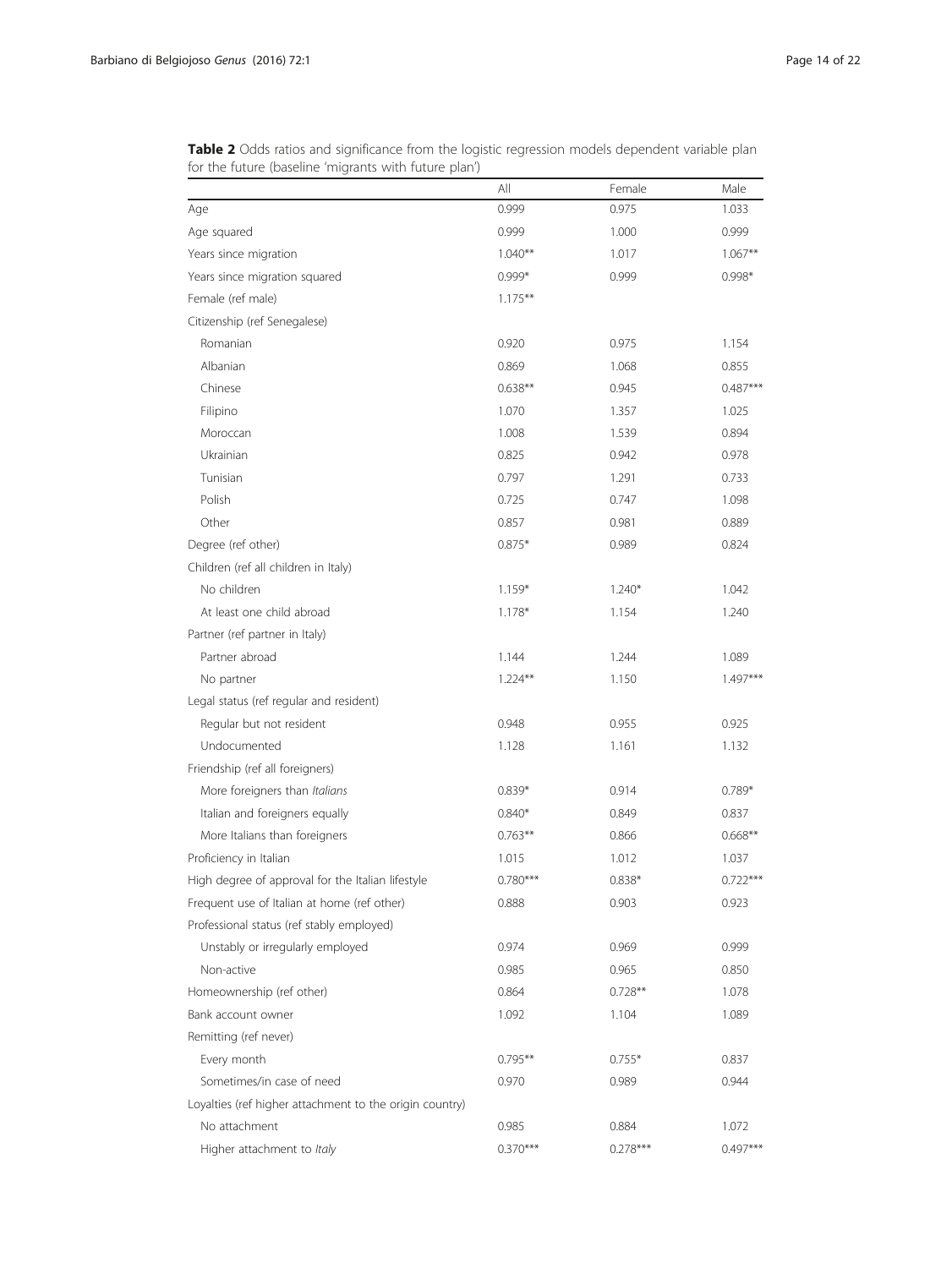| High attachment to both country        | $0.704***$ | $0.665***$ | $0.727***$ |
|----------------------------------------|------------|------------|------------|
| Feeling very well in Italy (ref other) | $0.577***$ | $0.586***$ | $0.573***$ |
| Ability to save (ref save every month) |            |            |            |
| Spending all the income                | $1.172*$   | 1.178      | 1.191      |
| Difficulty in making ends meet         | $1.141*$   | 1.174      | 1.139      |
| Number                                 | 8936       | 4342       | 4594       |

Table 2 Odds ratios and significance from the logistic regression models dependent variable plan for the future (baseline 'migrants with future plan') (Continued)

Source: elaboration on ISMU data

 $*p < 0.05$ ;  $**p < 0.01$  and  $***p < 0.001$ 

(own a home) and to the socio-cultural attachments (high degree of approval for Italian lifestyle, frequent use of Italian at home and (though only for men) to have a network with more Italians). Moreover, to have a stronger sense of belonging to Italy or equally strong for Italy and home is positively associated with having a plan.

Legal and occupational status, age and proficiency in speaking Italian do not affect the decision-making process. As for the country of origin, only Chinese has a lower indecision compared to Senegalese; for the other citizenships, there is no significant evidence.

Hence, our Hypothesis 1 is overall supported by the results: indecision is associated with an intermediate phase of migration at the early stage of family in the case of unfavourable balance of the migration experience.

#### Length of stay

Table [3](#page-15-0) shows odds ratios and significances from the multinomial logistic regression models (baseline 'for a long time').

Table [3](#page-15-0) shows that if women are more undecided than men, they are more likely to intend to stay for a long time compared to other alternatives. A short-term stay is more likely compared to long-term among both the youngest and oldest, thus before the family formation and after retirement, confirming previous results (Mara and Landesmann [2013;](#page-20-0) Erdal and Ezzati [2014\)](#page-19-0).

Years since migration are partially associated with the desired length of stay: as more time passes since migration, women are more inclined to stay 'forever' than 'for a long time'. This result may be attributable to the presence in the model of some variable indicators of attachments to the host country which in turn are functions of time (de Haas and Fokkema [2011\)](#page-19-0). Performing a model without these variables, there emerges a positive relationship between desired length of stay and years since migration: the more years migrants stay, the more likely they intend to stay longer.

Some differences emerge considering the citizenship: all except Romanian, Chinese and Filipino have a higher propensity to settlement compared to the Senegalese. Romanians are more inclined both to settle and to stay for a short time. These results indicate that migrants' intentions are affected not only by migrants' characteristics but also by the origin background. Graduates more often declared the intention to stay a shorter time in Italy, confirming previous results (Da Vanzo [1983;](#page-19-0) Mara and Landesmann [2013](#page-20-0)).

Confirming our Hypotheses 2a and 2b, attachments to Italy affect the desired length of stay in Italy. More specifically, the socio-cultural attachments are strongly and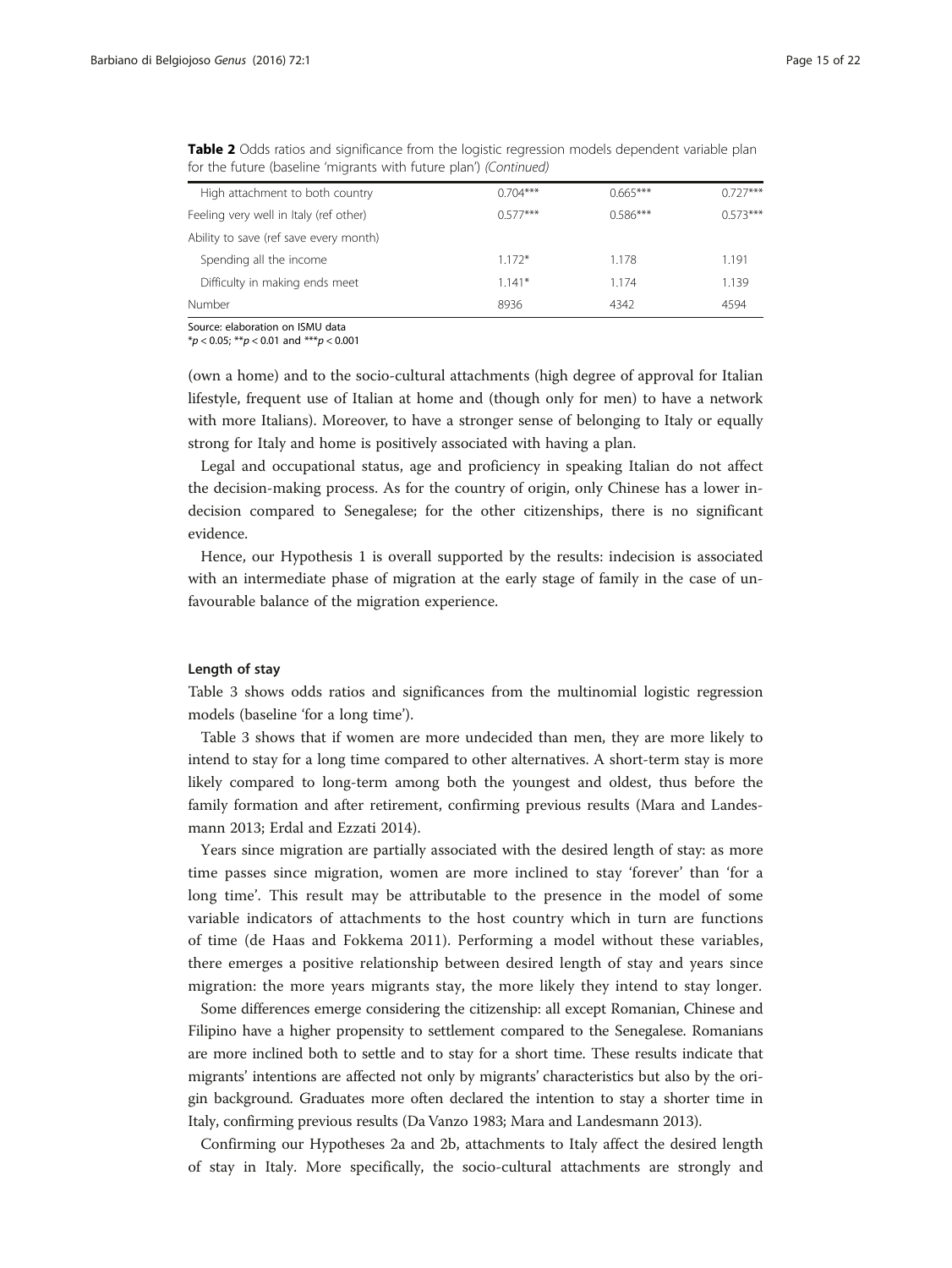<span id="page-15-0"></span>

| <b>Table 3</b> Odds ratios and significance from the multinomial logistic regression models dependent |
|-------------------------------------------------------------------------------------------------------|
| variable length of stay (baseline 'for a long time')                                                  |

|                                           | For ever   |            |            |            | For a short period |            |  |
|-------------------------------------------|------------|------------|------------|------------|--------------------|------------|--|
|                                           | All        | Female     | Male       | All        | Female             | Male       |  |
| Age                                       | 0.977      | 1.001      | 0.939      | $0.930**$  | $0.916*$           | 0.934      |  |
| Age squared                               | 1.000      | 0.999      | 1.001      | $1.001*$   | $1.001*$           | 1.001      |  |
| Years since migration                     | $1.038*$   | $1.068**$  | 1.015      | 1.034      | 0.999              | 1.065      |  |
| Years since migration squared             | 0.999      | 0.999      | 1.000      | 0.999      | 0.999              | 0.999      |  |
| Female (ref male)                         | $0.841*$   |            |            | $0.772**$  |                    |            |  |
| Citizenship (ref Senegalese)              |            |            |            |            |                    |            |  |
| Romanian                                  | $1.732**$  | 2.910      | 1.412      | $1.647**$  | 1.795              | 1.536      |  |
| Albanian                                  | 2.452***   | $3.658*$   | $2.423***$ | 0.912      | 1.236              | 0.808      |  |
| Chinese                                   | 1.315      | 1.936      | 1.423      | 0.645      | 0.658              | 0.619      |  |
| Filipino                                  | 1.112      | 1.946      | 0.880      | 0.409      | 0.485              | 0.315      |  |
| Moroccan                                  | $3.149***$ | 4.479**    | $3.113***$ | 1.065      | 1.168              | 1.048      |  |
| Ukrainian                                 | $1.833**$  | $3.147*$   | 0.979      | 1.215      | 1.388              | 0.902      |  |
| Tunisian                                  | $2.071**$  | 1.942      | $2.183**$  | 1.130      | 0.932              | 1.104      |  |
| Polish                                    | $1.689*$   | 2.277      | 2.435      | 1.612      | 1.619              | 2.313      |  |
| Other                                     | $2.148***$ | 3.382*     | 1.995***   | 1.083      | 1.242              | 0.999      |  |
| Degree (ref other)                        | 0.902      | 0.886      | 0.947      | $1.486***$ | 1.192              | $1.778***$ |  |
| Children (ref all children in Italy)      |            |            |            |            |                    |            |  |
| No children                               | 0.939      | 0.845      | 1.063      | $1.505***$ | 1.102              | $2.115***$ |  |
| At least one child abroad                 | 0.958      | 0.938      | 0.943      | $1.636***$ | 1.278              | $2.162***$ |  |
| Partner (ref partner in Italy)            |            |            |            |            |                    |            |  |
| Partner abroad                            | 0.858      | $0.659*$   | 0.896      | $1.354*$   | $1.658**$          | 1.012      |  |
| No partner                                | 0.894      | 0.881      | $0.758*$   | 1.016      | 1.193              | 0.762      |  |
| Professional status (ref stably employed) |            |            |            |            |                    |            |  |
| Unstably or irregularly employed          | $1.383***$ | 1.094      | $1.649***$ | 1.117      | 1.074              | 1.299      |  |
| Non-active                                | $1.419**$  | $1.572***$ | 0.701      | $1.863***$ | $1.633*$           | 2.376**    |  |
| Legal status (ref regular and resident)   |            |            |            |            |                    |            |  |
| Regular but not resident                  | 0.915      | 0.854      | 1.035      | $1.621***$ | 1.599*             | $1.656**$  |  |
| Undocumented                              | 1.256      | 1.287      | 1.100      | $1.602***$ | $1.670*$           | $1.541*$   |  |
| Friendship (ref all foreigners)           |            |            |            |            |                    |            |  |
| More foreigners than Italians             | 0.907      | 0.966      | 0.921      | $0.766*$   | 0.794              | 0.760      |  |
| Italian and foreigners equally            | 1.233      | 1.370      | 1.227      | $0.757*$   | $0.647*$           | 0.862      |  |
| More Italians than foreigners             | $1.812***$ | $2.115***$ | $1.696***$ | $0.730*$   | 0.713              | 0.797      |  |
| Feeling very well in Italy (ref other)    | 2.244***   | $2.256***$ | $2.249***$ | $0.792*$   | $0.716*$           | 0.902      |  |
| Homeownership (ref other)                 | 1.891***   | 1.991***   | $1.603***$ | 0.832      | 0.744              | 1.034      |  |
| Ability to save (ref save every month)    |            |            |            |            |                    |            |  |
| Spending all the income                   | 0.956      | 1.011      | 0.905      | 1.029      | 0.901              | 1.212      |  |
| Difficulty in making ends meet            | $1.178*$   | 1.152      | 1.172      | $1.290**$  | 1.140              | $1.526***$ |  |
| Remitting (ref never)                     |            |            |            |            |                    |            |  |
| Every month                               | $0.524***$ | $0.511***$ | $0.534***$ | $1.316*$   | 1.141              | $1.437*$   |  |
| Sometimes/in case of need                 | $0.689***$ | $0.734**$  | $0.654***$ | 0.985      | 0.727              | 1.215      |  |
| Bank account owner                        | $1.151*$   | 1.184      | 1.122      | 0.903      | 0.849              | 0.999      |  |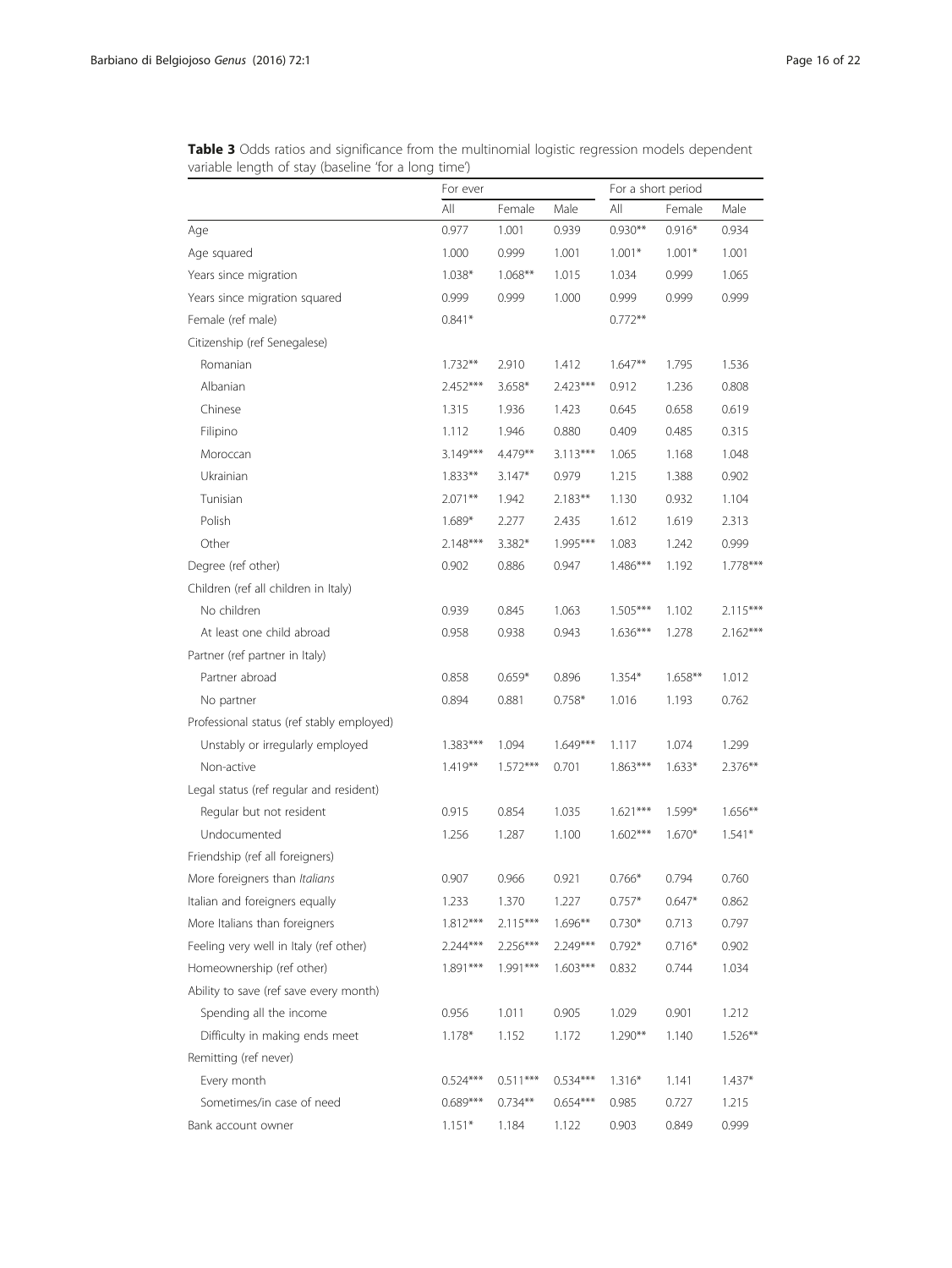| Loyalties (ref higher attachment to the origin country) |            |            |            |            |            |            |  |
|---------------------------------------------------------|------------|------------|------------|------------|------------|------------|--|
| No attachment                                           | $3100***$  | $3427***$  | 2837***    | 1 0 1 1    | 0.709      | 1.354      |  |
| Higher attachment to Italy                              | $4.351***$ | 4584***    | 4 345***   | $0.242***$ | $0.173***$ | $0.349*$   |  |
| High attachment to both Country                         | $1595***$  | $1625***$  | $1.628***$ | $0.397***$ | $0.362***$ | $0.425***$ |  |
| Proficiency in Italian                                  | 0.955      | 0.946      | 0.980      | 1.146      | 1.108      | 1.122      |  |
| High degree of approval for the Italian lifestyle       | $1.251***$ | 0.978      | $1.543***$ | $0.702***$ | $0.731**$  | $0.693***$ |  |
| Frequent use of Italian at home (ref other)             | $1.404***$ | $1.600***$ | 1.185      | $1253*$    | 1 2 9 4*   | 1.024      |  |
| Number                                                  | 6494       | 3137       | 3257       |            |            |            |  |

Table 3 Odds ratios and significance from the multinomial logistic regression models dependent variable length of stay (baseline 'for a long time') (Continued)

Source: elaboration on ISMU data

 $**p* < 0.05; ***p* < 0.01$  and  $****p* < 0.001$ 

positively associated with settlement intention: migrants having mainly natives among friends and therefore having invested in relationships, approving Italian lifestyle and using Italian more frequently at home, more often expressed the intention to settle, confirming previous results (Carling and Erdal [2014](#page-19-0); de Vroome and van Tubergen [2014\)](#page-19-0).

As for the economic attachments, the family ability to save or economic difficulties do not affect the settlement intention, but they are negatively associated with a shortterm migration. Homeownership and bank account—considered as forms of saving—are positively associated with settlement intention, as stated by numerous studies (Da Vanzo [1983;](#page-19-0) Constant and Massey [2002](#page-19-0), [2003](#page-19-0); Bastia [2011;](#page-19-0) Delpierre and Verheyden [2014\)](#page-19-0). The relationship between professional status and desired length of stay reflects gender roles. While non-active men are more likely to intend to stay for a short time once finishing their studies or having retired (confirming previous results), non-active women are more inclined to intend to both settle and to stay for a short time compared to those stably employed. This apparent contradiction could be correctly explained by the fact that non-active women are mainly housewives with families who follow their husband and thus intend to stay in Italy 'for ever' despite the lack of an income. Moreover, men unstably or irregularly employed more often declared permanent migration intention.

As for family attachments to the host country, having their partner or all children in Italy are both strongly associated with settlement intention. Nevertheless, nothing could be said about the causality of this relationship, because the family reunion is likely to mirror migrants' intentions (de Haas and Fokkema [2011](#page-19-0)).

Unsurprisingly, legal status does not affect the settlement intention.

Finally, considering psychological attachments, as expected, higher sense of belonging to Italy is positively and strongly associated with settlement intention. It should be noted that double loyalty (high attachment to both countries) is positively associated with both settlement and long period; as stated by Waldinger ([2008](#page-21-0)), frequently the home country loyalty appears to have a 'symbolic quality' without necessarily leading to return home.

Confirming our Hypothesis 2b and Hypothesis 3, attachments to country of origin and no attachments are associated with shorter stay. Thus, as for family attachments, to have at least one child abroad or to have a partner abroad increases the likelihood of temporary (short or long) migration respectively among men and women. Once more, the role of the partner is differentiated along gender lines: while migrants' intentions are strongly associated with partners' decisions among women, this is not the case for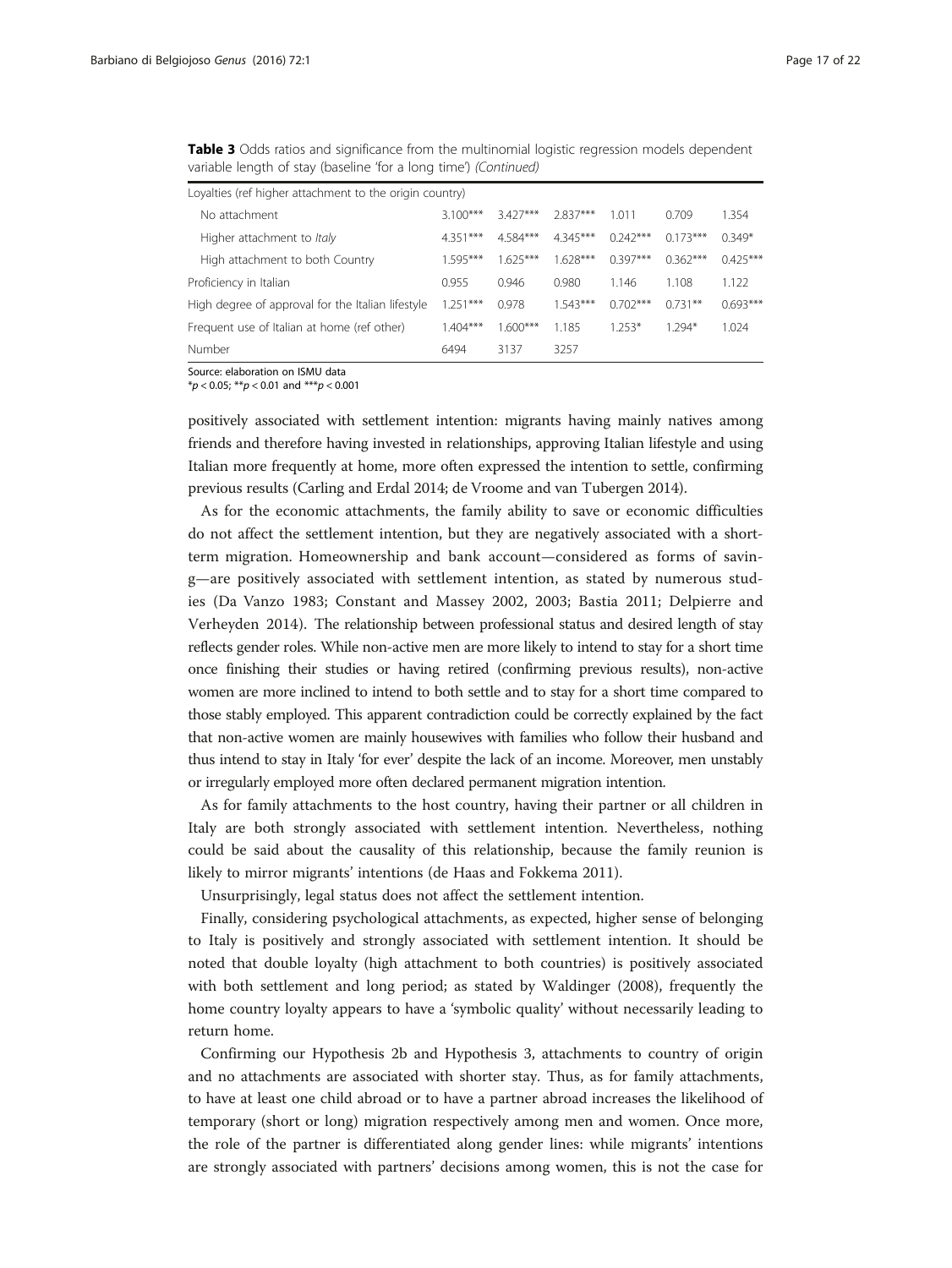<span id="page-17-0"></span>men, confirming previous results (Mara and Landesmann [2013\)](#page-20-0). As for economic and psychological attachments, both remitting and higher sense of belonging to the country of origin are associated with temporary migration intention.

The lack of attachments either to host and home country is associated with a shorter desired length of stay, as expected: not having children and not having a partner are associated with higher likelihood of a temporary migration, although only for men. Nonresident or undocumented migrants more often expressed the intention to stay for a short period. Contrary to expectation, no sense of belonging to either host or home country is associated with settlement intention. It should be noted that proficiency in Italian does not affect migrants' intentions.

Finally, as expected, a positive balance of the migration experience has a double effect: while the subjective dimension (feeling well in Italy) is strongly associated with settlement intention or long stay, the economic consideration about family ability to save indicates that migrants reporting the worst economic circumstances—that is whose monthly income does not cover all spending needs—have higher intention to both settlement and short stay. These results can be interpreted in two opposite ways, both of which are supported by evidence from other studies. Firstly, our results support the hypothesis of negative selection in remigration pointed out by the aforementioned studies about migrant assimilation in the Italian labour market (Venturini and Villosio [2008](#page-21-0); Dell'Aringa and Pagani [2011;](#page-19-0) Strom et al. [2013\)](#page-20-0). Secondly, they highlight the effects of the family reunification and settlement process on family economic conditions: the presence of a completely reunified family entails a temporary status of poverty due to the growth of family size and assimilation with the Italian lifestyle necessitating extra spending (Barbiano di Belgiojoso et al. [2009](#page-19-0); Rimoldi and Barbiano di Belgiojoso [2014](#page-20-0)).

#### Conclusions

The decision to emigrate from the country of origin may not be a permanent one: migrants may decide to return home or to remigrate to a third country. This phenomenon, established for some time in certain other European countries, has become an important one for Italy only recently (Blangiardo [2012\)](#page-19-0). As demonstrated in this paper, only a minority of migrants intend to stay permanently in the host country, while among those who have a clear plan for their future, only one third of migrants seem to think of their migration to Italy as permanent. Hence, it is important to reflect on migrants' future intentions, since, even if sometimes, migrants change plans over the migration and become established in the host country whether or not that is their plan (Waldinger [2008\)](#page-21-0), their intentions affect their behaviour (e.g. investment in relationship, skills) and decisions in the host country (Waldorf [1995;](#page-21-0) Carling and Erdal [2014\)](#page-19-0).

This paper contributed to the knowledge of migrants' intentions in two ways: first, it analysed the factors associated with indecision about future plans, usually a neglected issue; second, it focused on the desired length of stay and its relationship with attachments to host and home country.

If, according to our results, indecision seems to be associated with an intermediate phase of migration at the early stage of family in case of negative balance of the migration experience, the desired length of stay usually reflects the mix of attachments to home and host country. Among all attachments, psychological ones and the subjective dimension of the migration experience balance have the strongest positive association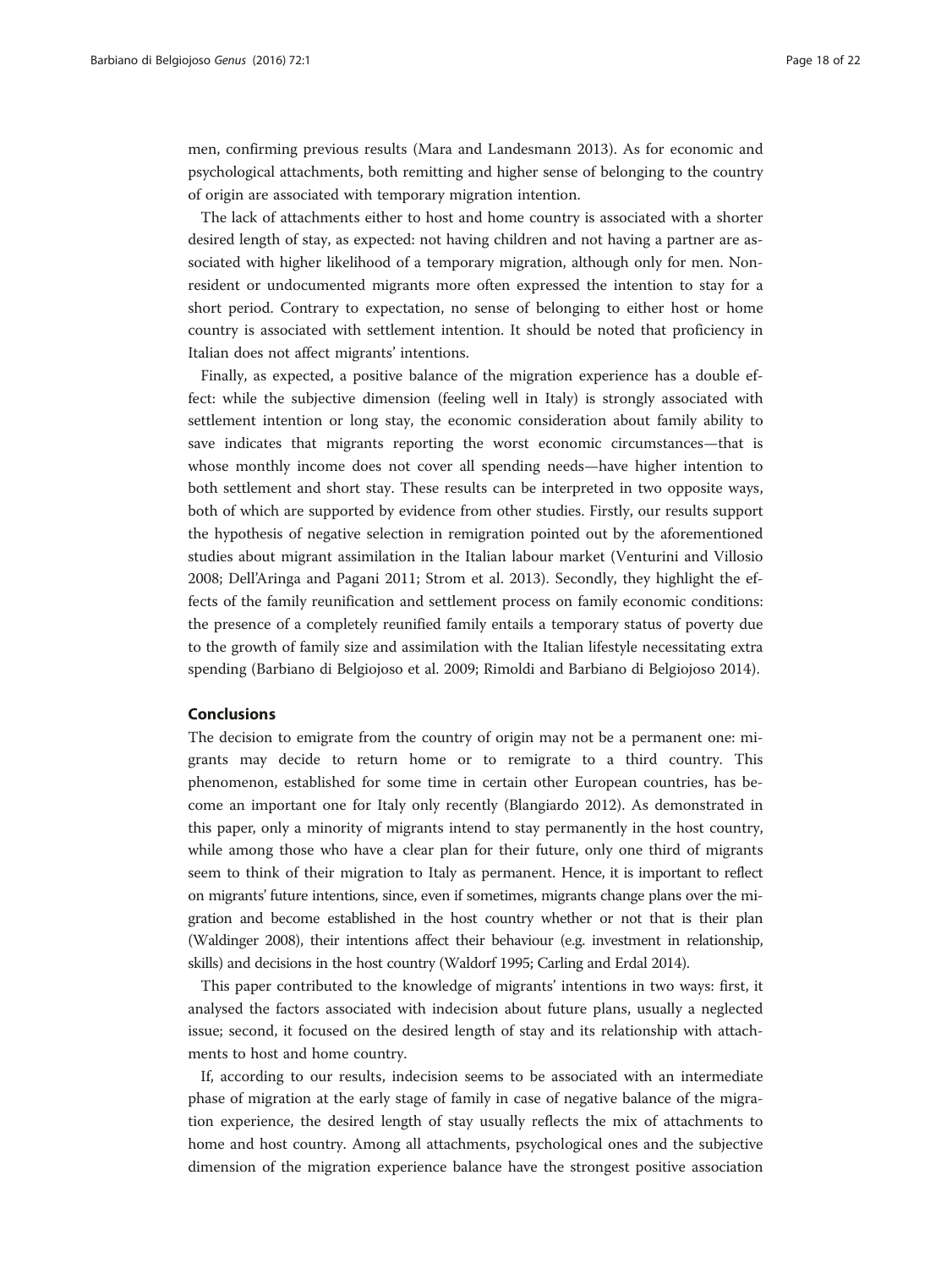<span id="page-18-0"></span>to the desired length of stay. The economic attachments to the host country have a double effect, as frequently highlighted (e.g. Carling and Pettersen [2014\)](#page-19-0), indicating the existence of a multiple migration process. The lack of attachments was usually associated with shorter desired length of stay.

Finally, even though gender role in migrants' intentions was not the focus of this paper, our results highlight the importance of that role as stated by previous results (Mara and Landesmann [2013](#page-20-0); Ortensi and Barbiano di Belgiojoso [2015\)](#page-20-0), indicating that gender role in this context deserves further research.

#### Endnotes

<sup>1</sup>Sometimes, these options are combined, generating circular migrations and repeated back and forth movements. The phenomenon was highlighted in the special issue recently published on International Migration (Carling and Erdal [2014](#page-19-0)).

 $2$ See "[Data, measurement and methods](#page-7-0)" for a discussion.

 $3$ However, some interesting results on a negative selection effect in the foreign population living in Italy were highlighted by a number of investigations concerning migrant assimilation in the Italian labour market (Strom et al. [2013;](#page-20-0) Dell'Aringa and Pagani [2011\)](#page-19-0).

4 See next section for further details.

<sup>5</sup>After considering other possibilities, we chose this intermediate alternative as reference in order to allow us to compare directly migrants with short and long periods (that we hypothesise to have different strategies) and to have an easier interpretation of the results.

<sup>6</sup>It was constructed combining the variables civil status ('single', 'married', 'widow' or 'separated') and family member in emigration ('single', 'single parent', 'couple with children', 'couple without children', 'relatives and friends without children', 'relatives and friends with children' and eventually additional members). Category 'have a partner in Italy' includes both partner and spouse because they were revealed together, while for the other categories we could not include cohabiting couples due to the lack of information.

<sup>7</sup>The category 'regular' includes all forms of sojourn permission and Italian citizenship.

<sup>8</sup>We prefer to use this variable (a family variable) as the economic indicator rather than personal income because the latter does not correctly reflect the economic condition of a family where there are two or more workers.

#### Acknowledgments

I would like to thank the anonymous referees for their insightful comments and suggestions and the ISMU Foundation for providing me with the dataset.

#### Competing interests

The author declares that she has no competing interests.

Received: 12 November 2014 Accepted: 8 March 2016 Published online: 14 July 2016

#### References

Ahlburg, D. A., & Brown, R. P. C. (1998). Migrants' intentions to return home and capital transfers: a study of Tongans and Samoans in Australia. The Journal of Development Studies, 35(2), 125–151.

Ahrens, J., Kelly, M., & vam Liempt, I. (2014). Free movement? the onward migration of EU citizens born in Somalia, Iran, and Nigeria. Population Space and Place. doi:[10.1002/psp.1869.](http://dx.doi.org/10.1002/psp.1869)

Anniste, K., & Tammaru, T. (2014). Ethnic differences in integration levels and return migration intentions: a study of Estonian migrants in Finland. Demographic Research, 30(13), 377–412.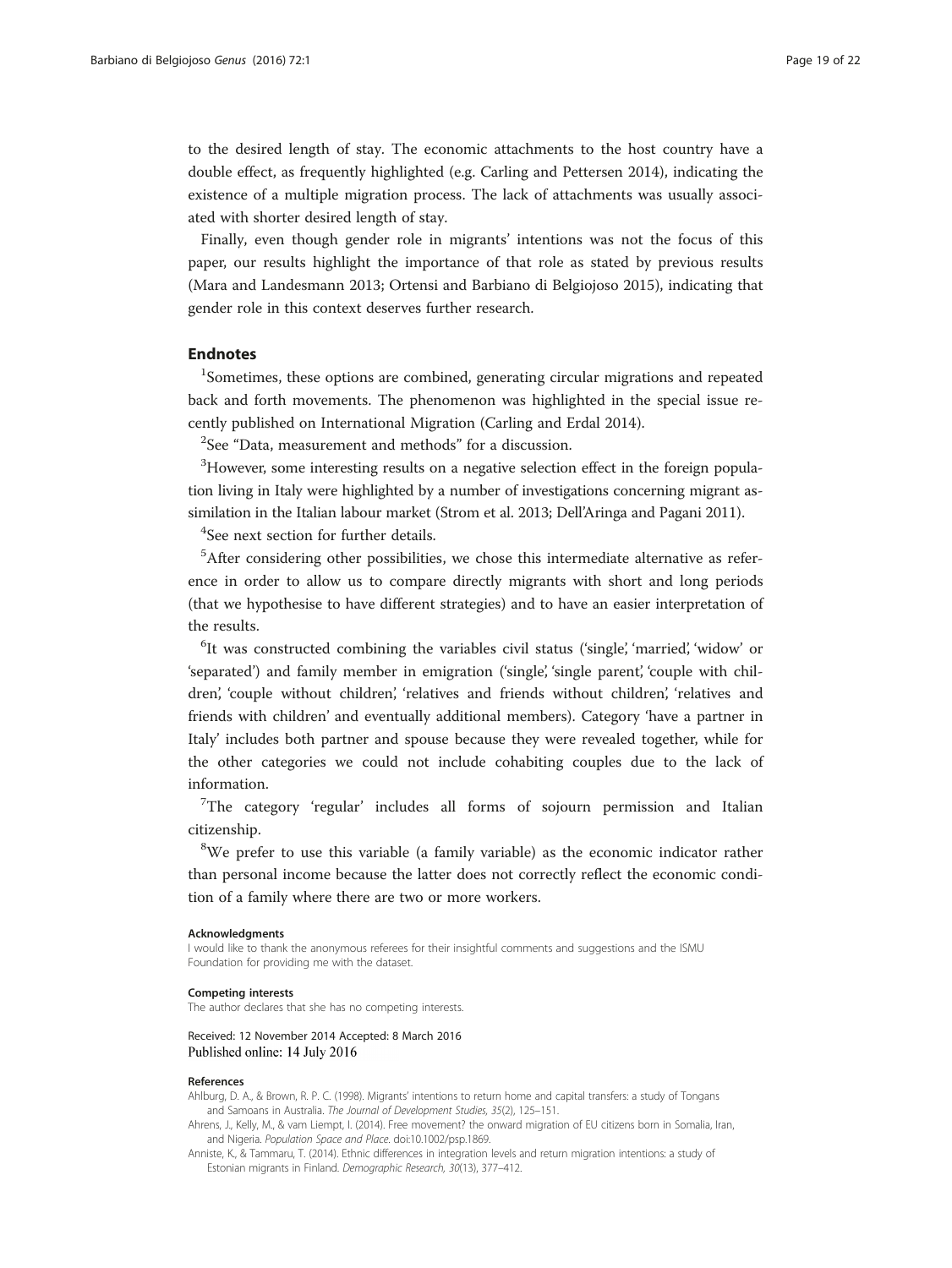<span id="page-19-0"></span>Baio, G., Blangiardo, G. C., & Blangiardo, M. (2011). Centre sampling technique in foreign migration surveys: a methodological note. Journal of Official Statistics, 27(3), 451–465.

- Banfi, L., & Boccagni, P. (2011). Transnational family life and female migration in Italy: one or multiple patterns? In A. Kraler, E. Kofman, M. Kohli, & C. Schmoll (Eds.), Gender, generations and family in the international migration (pp. 287–312). Amsterdam: Amsterdam University Press.
- Barbiano di Belgiojoso, E., Chelli, F. M., & Paterno, A. (2009). Povertà e standard di vita della popolazione straniera in Lombardia. Rivista Italiana di Economia Demografia e Statistica, LXIII(3-4), 23–30.
- Barbiano di Belgiojoso, E., & Ortensi, L. E. (2013). Should I stay or should I go? The case of Italy. Rivista Italiana di Economia, Demografia e Statistica, LXVII(3/4), 31–38.
- Bastia, T. (2011). Policy arena. Should I stay or should I Go? Return migration in time of crises. Journal of International Development, 23, 583–595.
- Benton, M., & Petrovic, M. (2013). How free is free movement? dynamics and drives of mobility within european union. Brussels: Migration Policy Institute.
- Black, R., Koser, K., Munk, K., Alfied, G., D'onofrio, L., & Tiemoko, R. (2004). Understanding voluntary return (Research Online Report 50/04). Falmer: Sussex Centre for Migration Research.
- Blangiardo, G. C. (2012). Se tre indizi (statistici) possono fare una prova. Il Sole 24 Ore, May 21.

Borjas, G. J., & Bratsberg, B. (1996). Who leaves? The outmigration of the foreign-born. Review of Economics and Statistics, 78(1), 165–176.

Borodak, D., & Tichit, A. (2013). Should we stay or should we go? Irregular migration and duration of stay: the case of Moldovan migrants. Migration Studies. doi:[10.1093/migration/mnt016](http://dx.doi.org/10.1093/migration/mnt016).

Carling, J., & Erdal, M. B. (2014). Connections between return migration and transnationalism. International Migration, 52(6), 1–12.

- Carling, J., & Pettersen, S. V. (2014). Return migration intentions in the integration-transnationalism matrix. International Migration, 52(6), 13–30.
- Carrión-Flores, C. E. (2006). What makes You Go back home? Determinants of the duration of migration of Mexican immigrants in the United States. Mimeo: The University of Arizona.

Cassarino, J. P. (2004). Theorising return migration: the conceptual approach to return migrants revisited. International Journal on Multicultural Societies, 6(2), 253–279.

Castagnone, E. (2011). Building a comprehensive framework of African migrations patterns: the case of migration between Senegal and Europe, graduate school in social, economic and political sciences (Phd Thesis).

Cela, E., Fokkema, T., & Ambrosetti, E. (2013). Variation in transnationalism among Eastern European migrants in Italy: the role of duration of residence and integration. Southeast European and Black Sea Studies, 13(2), 159–209.

Cerase, F. (1974). Expectations and reality: a case study of return migration from the United States to Southern Italy. International Migration Review, 8(2), 245–262.

- Cesareo, V., & Blangiardo, G. C. (2009). Indici di integrazione. Un'indagine empirica nella realtà migratoria italiana. Milano: Franco Angeli.
- Coniglio, N., De Arcangelis, G., & Serlenga, L. (2009). Return intentions of irregular migrants and skills: the perverse effect of the brain waste. Review of Development Economics, 13(4), 641–657.
- Constant, A., & Massey, D. S. (2002). Return migration by German guest workers: neoclassical to new economic theories. International Migration, 40(4), 5–38.

Constant, A., & Massey, D. S. (2003). Self-selection, earnings, and out-migration: a longitudinal study of immigrants to Germany. Journal of Population Economics, 16, 631–653.

Constant, A., & Zimmermann, K. F. (2011). Circular migration and repeat migration: counts of exits and years away from the host country. Population Research and Policy Review, 30, 495–515.

Da Vanzo, J. (1976). Differences between return and non return migration: an econometric analysis. International Migration Review, 10(1), 13–27.

Da Vanzo, J. (1983). Repeat migration in the United States: who moves back and who moves on? Review of Economics and Statistics, 65, 552–559.

de Haas, H., & Fokkema, T. (2011). The effects of integration and transnational ties on international return migration intensions. Demographic Research, 25(24), 755–782.

De Vroome, T., & Van Tubergen, F. (2014). Settlement intentions of recently arrived Immigrants and refugees in the Netherlands. Journal of Immigrant and Refugees Studies, 12(1), 47–66.

- Dell'Aringa, C., & Pagani, L. (2011). Labour market assimilation and over-education: the case of immigrant workers in Italy. Economia Politica, 2, 219–240.
- Delpierre, M., & Verheyden, B. (2014). Remittances, savings and return migration under uncertainty. Journal of Migration, 3, 1-22.
- Diehl, C., & Liebau, E. (2015). Turning back to turkey—or turning the back on Germany? Zeitschrift fur Soziologie, 44(1), 22–41.
- Dustmann, C. (2001). Return migration, wage differentials, and the optimal migration duration (Discussion Paper Series, IZA, 264).

Dustmann, C. (2003a). Return migration, wage differentials and the optimal migration duration. European Economic Review, 47(2), 353–69.

Dustmann, C. (2003b). Children and return migration. Journal of Population Economics, 16, 815–830.

Dustmann, C., & Mestres, J. (2010). Remittances and temporary migration. Journal of Development Economics, 92, 62–70.

Dustmann, C., & Weiss, Y. (2007). Return migration: theory and empirical evidence from the UK. British Journal of Industrial Relations, 45(2), 236–256.

Erdal, M. B., & Ezzati, R. (2014). Where are you from' or 'when did you come?' Temporal dimensions in migrants' reflections about settlement and return. Ethnic and Racial Studies. doi:[10.1080/01419870.2014.971041.](http://dx.doi.org/10.1080/01419870.2014.971041)

Eurostat. (2000). Push and pull factors of international migration. A comparative report, theme 1 general statistics, European communities.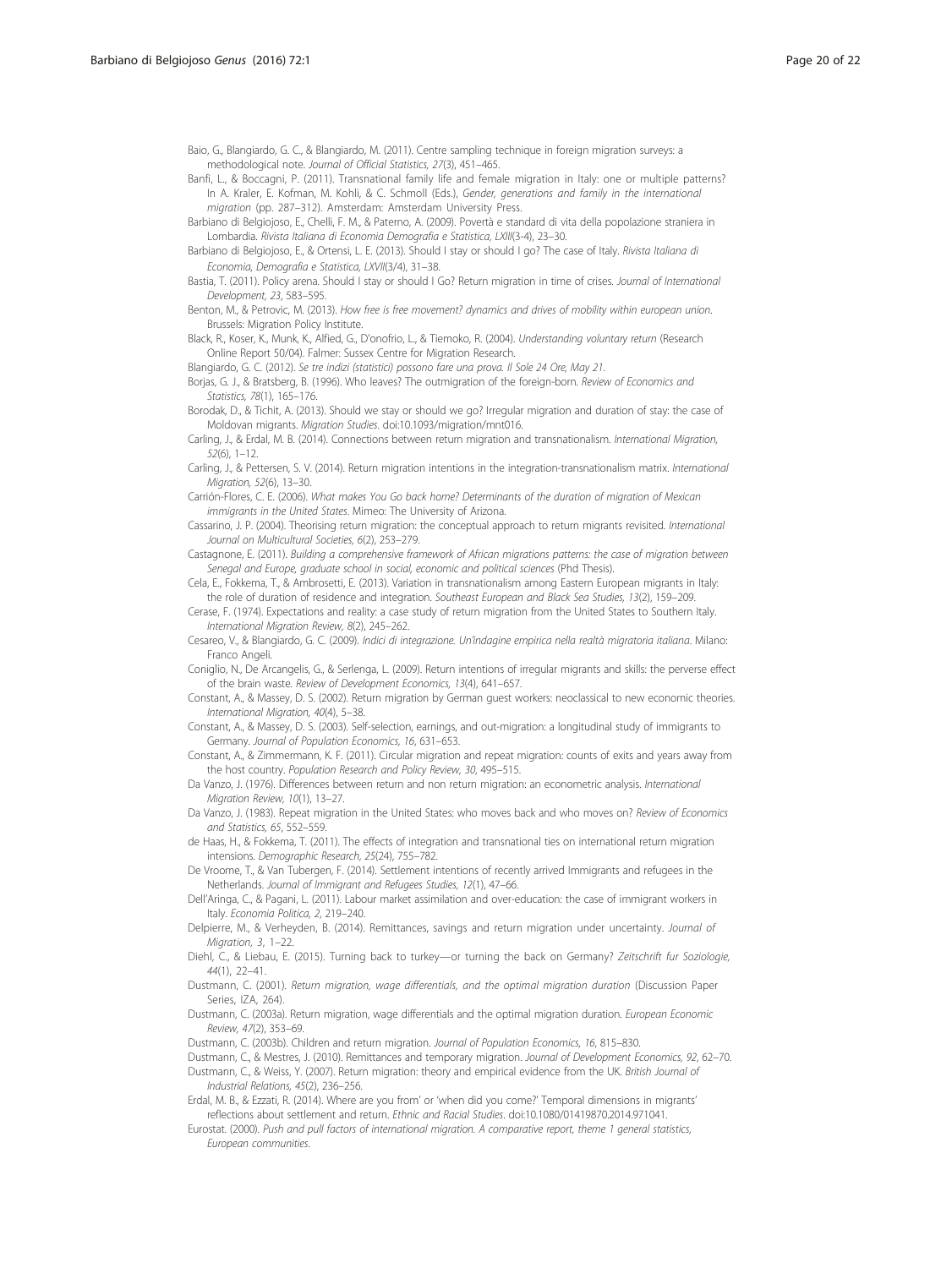<span id="page-20-0"></span>Evergeti, V., & Ryan, L. (2011). Negotiating transnational caring practices among migrant families. In A. Kraler, E. Kofman, M. Kohli, & C. Schmoll (Eds.), Gender, generations and family in the international migration (pp. 355–373). Amsterdam: Amsterdam University Press.

Gmelch, G. (1980). Return migration. Annual Review of Anthropology, 9, 135–159.

- Haandrikman, K., & Hassanen, S. (2014). Onward migration of African Europeans: comparing attitudes to migration motives. Stockholm Research Reports in Demography, 15, 34.
- Hill, J. K. (1987). Immigrant decisions concerning duration of stay and migratory frequency. Journal of Development Economics, 25, 221–234.
- Hosmer, D. V., Lemeshow, S., & Sturdivant, R. X. (2013). Applied logistic regression, third edition (Wiley Series in Probability and Statistics).
- Hou, F., & Beaujot, R. (1994). The differentiation of determinants among return, onward, primary migrants in Canada. Canadian Studies in Population, 21(1), 1–19.
- Huddleston, T, Dag Tjaden, J. (2012). Immigrant Citizens Survey, King Baudouin Foundation and Migration Policy Group, Bruxelles. Access in June 2013
- Jefrey, L., & Murison, J. (2011). Guest editorial. The temporal, social, spatial, and legal dimensions of return and onward migration. Population Space and Place, 17, 131–139.
- Jensen, P., & Pedersen, P. J. (2007). To stay or Not stay? Out-migration of immigrants from Denmark. International Migration, 45(5), 87–113.
- Kelly, M. (2013). Onward migration. The transnational trajectories of Iranians leaving Sweden. Uppsala: Department of Social and Economic Geography. Geographica 1.
- King, R. (1978). Return migration: a neglected aspect of population geography. Area, 10(3), 175-182.
- King, R. (2000). Generalizations from the history of return migration. In B. Ghosh (Ed.), Return migration: journey of hope or despair? (pp. 7–55). Geneva: International Organization for Migration.
- King, R. (2002). Towards a new map of European migration. International Journal of Population Geography, 8, 89-106. King, R., Thomson, M., Fielding, T., & Warnes, T. (2004). Gender, age and generations. State of the art report, cluster C8,
- SCMR-Sussex Centre for migration and population studies. Falmer: University of Sussex. Accessed September 2013. Kofman, E. (2004). Family related migration: a critical review of European Studies. Journal of Ethnic and Migration Studies, 30(2), 243-262.
- Kraler, A., Kofman, E., Kohli, M., & Schmoll, C. (2011). Gender, generations and family in the international migration. Amsterdam: Amsterdam University Press.
- Mara, I., & Landesmann, M. (2013). The steadiness of migration plans and expected length of stay: based on a recent survey of Romanian migrants in Italy, Norface Migration Discussion Paper 7.
- Massey, D. S., Arago, J., Hugo, G., Kouaouci, A., Pellegrino, A., & Taylor, J. E. (1993). Theories of international migration: a review and appraisal. Population and Development Review, 19(3), 431–466.
- Mazzucato, V., Kakbi, M., & Smith, L. (2006). Transnational migration and the economy of funerals: changing practices in Ghana. Development and Change, 37(5), 1047–1072.
- Nauck, B., & Settle, B. (2001). Immigrant and ethnic minority families: an introduction. Journal of Comparative Family Studies, 32(4), 461–463.
- Nekby, L. (2006). The emigration of immigrants, return vs onward migration: evidence from Sweden. Journal of Population Economics, 19, 197–226.
- Newbold, K. B., & Bell, M. (2001). Return and onwards migration in Canada and Australia: evidence from fixed interval data. International Migration Review, 35(4), 1157–1184.

OECD. (2008). International migration outlook SOPEMI—2008 edition, OECD.

- Ortensi, L., & Barbiano di Belgiojoso, E. (2015). Resist, return or re-emigrate? The growing role of female migration models in assessing migratory intention of immigrants in crisis-hit Italy, 12th IMISCOE Conference 25-27 June 2015.
- Paul, A. M. (2011). Stepwise international migration: a multistage migration pattern for the aspiring migrant. American Journal of Sociology, 116(6), 1842–86.
- Portes, A., Guarnizo, L. E., & Landolt, P. (1999). The study of transnationalism: pitfalls and promise of an emergent research field. Ethnic and Racial Studies, 22(2), 217–37.

Reagan, P. B., & Olsen, R. J. (2000). You can go home again: evidence from longitudinal data. Demography, 37(3), 339–350. Rimoldi, S. M., & Barbiano di Belgiojoso, E. (2014). Detecting the poor among foreigners: remarks on a convenient equivalence scale. Rivista Italiana di Economia, Demografia e Statistica, LXVIII(3-4), 7–14.

Rooth, D. O., & Saarela, J. (2007). Selection in migration and return migration: evidence form micro data. Economics Letter, 94, 90–95.

Schapendonk, J. (2012). Turbulent trajectories: African migrants on their way to the European Union. Societies, 22, 27–41.

Schroll, S. (2009). Emigration of immigrants-a duration analysis. Study paper, 24. Denmark: University Press of Southern. Stark, O. (1991). The migration of labor. Cambridge: Blackwell.

- Stark, O., & Bloom, D. E. (1985). The new economics of labor migration. American Economic Review, 75, 173–178.
- Steiner, V., & Velling, J. (1994). Re-migration behaviour and expected duration of stay of guest workers in Germany. In
- G. Steinmann & R. Ulrich (Eds.), The economic consequences of immigration to Germany. Heidelberg: Physica-Verlag. Strom, S., Venturini, A., & Villosio, C. (2013). Wage assimilation: migrants versus natives and foreign migrants versus internal migrants, EUI Working papers 30.
- Strozza, S. (2010). International migration in Europe in the first decade of the 21st century. Rivista Italiana di Economia, Demografia e Statistica, 64(3), 7–43.

Takenaka, A. (2007). Secondary migration: who re-migrates and why these migrants matter, migration information source. Taylor, J. E. (1999). The new economics of labour migration and the role of remittances in the migration process. International Migration, 37(1), 63–88.

Terzera, L. (2015). Scheda 2—Famiglie e progetti di mobilità. In G. C. Blangiardo (Ed.), L'immigrazione straniera in Lombardia. La quattordicesima indagine regionale. Rapporto 2014.